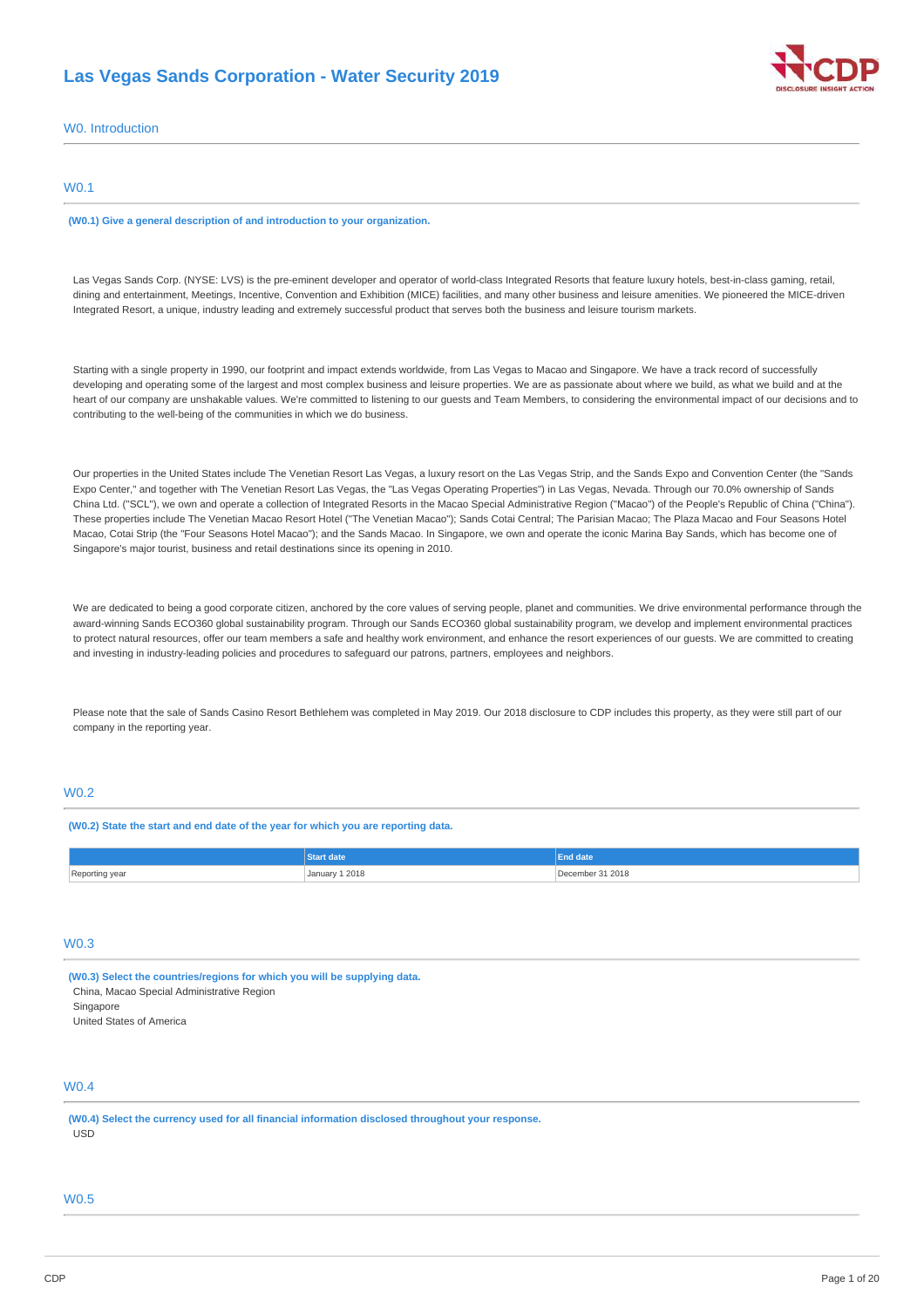(W0.5) Select the option that best describes the reporting boundary for companies, entities, or groups for which water impacts on your business are being **reported.**

Companies, entities or groups over which financial control is exercised

# W0.6

(W0.6) Within this boundary, are there any geographies, facilities, water aspects, or other exclusions from your disclosure? Yes

# W0.6a

### **(W0.6a) Please report the exclusions.**

| <b>Exclusion</b>           | Please explain                                                                                                                                                                                                      |
|----------------------------|---------------------------------------------------------------------------------------------------------------------------------------------------------------------------------------------------------------------|
| We have excluded our Cotai | Our Cotai Water Jet ferry service operations are excluded because their water withdrawal is very limited in scope. The operation's primary consumption of water is through the use                                  |
|                            | Water Jet ferry service from our of restrooms. Data for Cotai Water Jet is difficult to collect and the impacts are believed to be considered insignificant. We nonetheless continue to monitor these operations as |
| disclosure.                | necessary for potential water risks and impacts.                                                                                                                                                                    |

### W1. Current state

## W1.1

#### (W1.1) Rate the importance (current and future) of water quality and water quantity to the success of your business.

|                                                                                                             | <b>Direct use</b><br>importance use<br>rating | Indirect<br><i>importance</i><br>rating | <b>Please explain</b>                                                                                                                                                                                                                                                                                                                                                                                                                                                                                                                                                                                                                                                                                                                                                                                                                                                                                                                                                                                                                                                                                                                                                                                                                                                                                                                                                            |
|-------------------------------------------------------------------------------------------------------------|-----------------------------------------------|-----------------------------------------|----------------------------------------------------------------------------------------------------------------------------------------------------------------------------------------------------------------------------------------------------------------------------------------------------------------------------------------------------------------------------------------------------------------------------------------------------------------------------------------------------------------------------------------------------------------------------------------------------------------------------------------------------------------------------------------------------------------------------------------------------------------------------------------------------------------------------------------------------------------------------------------------------------------------------------------------------------------------------------------------------------------------------------------------------------------------------------------------------------------------------------------------------------------------------------------------------------------------------------------------------------------------------------------------------------------------------------------------------------------------------------|
| Sufficient<br>amounts<br>of good<br>quality<br>freshwater<br>available<br>for use                           | Vital                                         | Important                               | Our primary use of freshwater in direct operations is to provide LVS Integrated Resort services (i.e. luxury suites, dining, meeting space). These services are vital to operating<br>our business. Our primary use of freshwater in indirect operations is through our supply chain and procurement practices such as purchase of goods from industries that use<br>water (i.e. agriculture/food, linen cleaning). Use of these goods is important to continuously provide services as stated above. We do not anticipate freshwater dependency to<br>change in direct or indirect operations in the future, as our business model remains the same. We will however continue to increase water efficiency and diversify water supply<br>in our resorts. For example, our recent well reconstruction project reduced our municipal water use in Las Vegas by approximately 20%. At The Parisian Macao, we built our<br>infrastructure to use greywater from the municipality once available. Similarly, we anticipate the dependency on freshwater supply in indirect operations to remain static.<br>Suppliers will continue to adopt new water strategies and technologies as water becomes scarcer. For example, Our Sands China Ltd. linen supplier has an Environmental<br>Code, which requires all facilities to recycle water and develop water conservation strategies. |
| Sufficient<br>amounts<br>of<br>recycled,<br>brackish<br>and/or<br>produced<br>water<br>available<br>for use | Important                                     | Important                               | In our direct operations, our primary use of recycled, brackish, and/or produced water is through the purchase of reclaimed water and the use of condensate water at Marina<br>Bay Sands for irrigation, toilet flushing systems, exterior ponds, and some water features. Access to recycled water is important to our business as it reduces our dependence<br>on scarce freshwater. In indirect operations, our primary use of recycled, brackish, and/or produced water is through our supply chain and procurement practices. It is<br>important that our linen, agricultural, and other suppliers have access to recycled, brackish, and/or produced water, along with adequate infrastructure and practices in place<br>to use it adequately, as it reduces our overall supply chain risks related to water. For example, our Sands China Ltd. linen-cleaning supplier has an Environmental Code,<br>which requires recycling of clean wastewater streams from cooling water and boiling systems. Maintaining this greywater system is important to their operations. We do not<br>anticipate dependency on recycled, brackish, or produced water to change in direct or indirect operations in the future as our business model remains the same and further,<br>this water source is substitutable with freshwater.                                                     |

# W1.2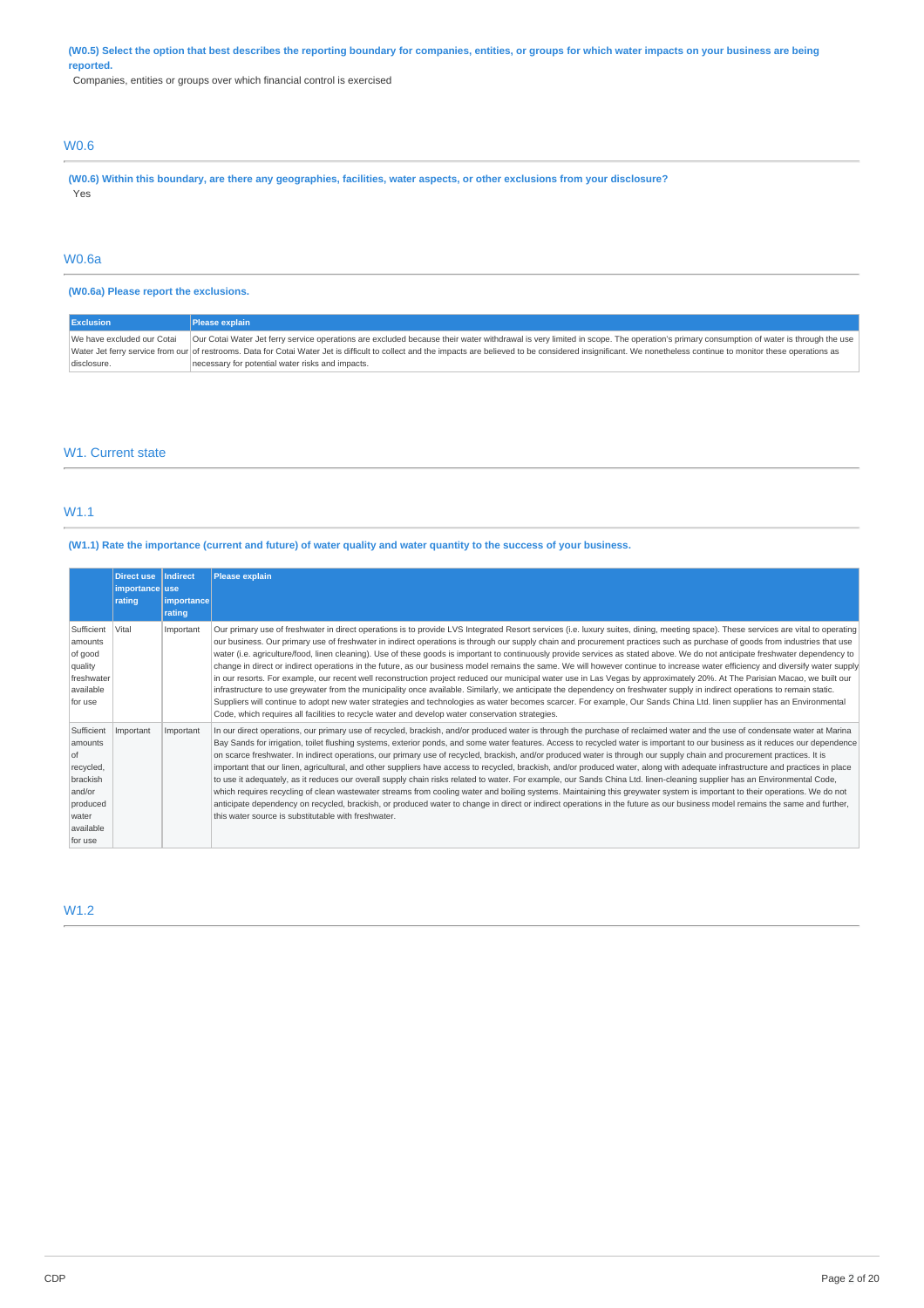# (W1.2) Across all your operations, what proportion of the following water aspects are regularly measured and monitored?

|                                                                                                                                                  | % of<br>sites/facilities/operations | Please explain                                                                                                                                                                                                                                                                                                                                                                                                                                                                                                                                                                                                                                                                                                                                                                                                                                                                                                                                                                                                                                |
|--------------------------------------------------------------------------------------------------------------------------------------------------|-------------------------------------|-----------------------------------------------------------------------------------------------------------------------------------------------------------------------------------------------------------------------------------------------------------------------------------------------------------------------------------------------------------------------------------------------------------------------------------------------------------------------------------------------------------------------------------------------------------------------------------------------------------------------------------------------------------------------------------------------------------------------------------------------------------------------------------------------------------------------------------------------------------------------------------------------------------------------------------------------------------------------------------------------------------------------------------------------|
| Water withdrawals-<br>total volumes                                                                                                              | 100%                                | Total volumes of water withdrawals are reported monthly by property sustainability teams through a centralized online platform, and analyzed by the Global<br>Sustainability Department. Water data is taken from utility bills for municipal water, or sub-metered data for rainwater capture, condensate recovery, well water<br>withdrawal, and nano-filtration water withdrawal. Total volumes of water withdrawals are monitored through analysis of month over month and year over year<br>trends. Reasons for changes in withdrawals are then identified by property sustainability teams. For example, we analyze the effects of warmer weather on cooling<br>towers, changes in occupied room nights on use of showers and restrooms, and changes in restaurant covers on water use in back of house areas.                                                                                                                                                                                                                          |
| Water withdrawals -<br>volumes from water<br>stressed areas                                                                                      | 100%                                | Total volumes of water withdrawals from water-stressed areas are reported monthly by property sustainability teams through a centralized online platform and<br>analyzed by the Global Sustainability Department. Data is taken from utility bills for municipal water, or sub-metered data for rainwater capture, condensate<br>recovery, well water, and nano-filtration and is both region (Singapore, Macao, Las Vegas, and Bethlehem) and source specific. Total volumes of water<br>withdrawals by region are monitored through analysis of month over month and year over year trends. Reasons for changes in withdrawals are then identified by<br>property sustainability teams. Water-stressed areas are determined using an internal company water model which leverages two industry tools, including the WWF<br>Risk Filter and WRI Aqueduct (see W1.2d). According to this approach, we currently do not withdraw from water-stressed regions. As we understand water issues<br>are dynamic we evaluate our approach as needed. |
| Water withdrawals-<br>volumes by source                                                                                                          | 100%                                | Total volumes of water withdrawals by source are reported monthly by property sustainability teams through a centralized online platform, and analyzed by the<br>Global Sustainability Department. Water data is taken from utility bills for municipal water, or sub-metered data for rain water capture, condensate recovery, well<br>water withdrawal, and nano-filtration water withdrawal and is both region (Singapore, Macao, Las Vegas, and Bethlehem) and source specific. Sources include<br>third party (municipal), renewable ground water (well and nano-filtration) and fresh water (rain water and condensate recovery). Reasons for changes in<br>withdrawals by source are then identified by property sustainability teams. For example, we look at how operational changes such as our well reconstruction, and<br>an increase in nano-filtration system capacity at The Venetian Resort impacts our water withdrawal volumes by source.                                                                                   |
| <b>Entrained water</b><br>associated with your<br>metals & mining<br>sector activities -<br>total volumes [only<br>metals and mining<br>sectors] | <not applicable=""></not>           | <not applicable=""></not>                                                                                                                                                                                                                                                                                                                                                                                                                                                                                                                                                                                                                                                                                                                                                                                                                                                                                                                                                                                                                     |
| Produced water<br>associated with your<br>oil & gas sector<br>activities - total<br>volumes [only oil<br>and gas sector]                         | <not applicable=""></not>           | <not applicable=""></not>                                                                                                                                                                                                                                                                                                                                                                                                                                                                                                                                                                                                                                                                                                                                                                                                                                                                                                                                                                                                                     |
| Water withdrawals<br>quality                                                                                                                     | 100%                                | Relevant water withdrawals are monitored for quality in accordance with building code and all applicable regulations. We also have our own internal water quality<br>monitoring systems such as ECOLab at a majority of our properties that serve as an additional quality test of potable water in addition to testing by local water<br>authorities. These tests happen continuously and are monitored on a daily basis in order to ensure that our water exceeds standard requirements and to protect<br>our guests and workers. Further, we routinely test (daily, weekly, monthly, as needed) our pools and spas against various water quality parameters such as<br>microbial properties. Water that is withdrawn from the municipality, well and nano-filtration system for usage in our cooling towers is routinely tested for<br>conductivity, a measure of suitability for its use.                                                                                                                                                 |
| Water discharges -<br>total volumes                                                                                                              | 100%                                | At properties where water discharge to municipal sources is billed by direct discharge quantity, total discharge volumes are tracked monthly using discharge sub-<br>meters. At properties where water discharge to municipal sources is billed as an estimate of consumption rather than direct discharge, LVS has developed a<br>company-specific water discharge modeling tool with the help of a third party consultant to estimate total discharge volumes and evaluate the fate of our effluent,<br>segregating our discharge by destination, and estimating our total discharge as an organization. The model is updated as needed with chiller plant efficiency,<br>interior and exterior Grand Canal information, sub-metered data such as lagoon water, irrigation efficiency, and geographic specific evaporation, temperature and<br>humidity rates.                                                                                                                                                                              |
| Water discharges -<br>volumes by<br>destination                                                                                                  | 100%                                | At properties where water discharge to municipal sources is billed by direct discharge quantity, total discharge volumes are tracked monthly using discharge sub-<br>meters. At properties where water discharge to municipal sources is billed as an estimate of consumption rather than direct discharge, LVS has developed a<br>company-specific water discharge modeling tool with the help of a third party consultant to estimate total discharge volumes and evaluate the fate of our effluent,<br>segregating our discharge by destination, and estimating our total discharge as an organization. The model is updated as needed with chiller plant efficiency,<br>interior and exterior Grand Canal information, sub-metered data such as lagoon water, irrigation efficiency, and geographic specific evaporation, temperature and<br>humidity rates.                                                                                                                                                                              |
| Water discharges -<br>volumes by<br>treatment method                                                                                             | Not relevant                        | Monitoring of water discharges volumes by treatment method is not relevant to Las Vegas Sands because all water discharges are sent to, and managed<br>(including testing and treatment) by municipal waste water treatment plants. As this will be the process for water discharges in future years, we do not expect<br>monitoring of this to become relevant in the future. Further, all of our properties comply with applicable environmental laws related to discharge requirements. For<br>example, the City of Las Vegas requires 'Class I' facilities to analyze their wastewater pre-discharge, while 'Class II' facilities must only comply with applicable<br>discharge regulations. As a Class II facility, we comply with all discharge regulations around water quality. The frequency of monitoring is up to the discretion of<br>the municipalities. We are informed immediately if there are any abnormal water quality issues with discharge.                                                                              |
| Water discharge<br>$quality - by$<br>standard effluent<br>parameters                                                                             | Not relevant                        | Monitoring of water discharges quality by standard effluent parameters is not relevant to Las Vegas Sands because all water discharges are sent to, managed<br>(including all relevant effluent parameters) by municipal waste water treatment plants. As this will be the process for water discharges in future years, we do not<br>expect monitoring of this to become relevant in the future. All of our properties comply with applicable environmental laws related to discharge requirements. For<br>example, the City of Las Vegas requires 'Class I' facilities to analyze their wastewater pre-discharge, while 'Class II' facilities must only comply with applicable<br>discharge regulations. As a Class II facility, we comply with all discharge regulations around water quality. The frequency of monitoring is up to the discretion of<br>the municipalities. We are informed immediately if there are any abnormal water quality issues with discharge.                                                                    |
| Water discharge<br>$quality -$<br>temperature                                                                                                    | Not relevant                        | Monitoring of water discharge quality including temperature is not relevant to Las Vegas Sands because all water discharges are sent to, and managed (including<br>temperature testing) by municipal waste water treatment plants. Further, as we do not discharge directly into open water bodies, tracking water discharge by<br>temperature is unnecessary for our company operations. As this will be the process for water discharges in future years, we do not expect monitoring of this to<br>become relevant in the future. All of our properties comply with applicable environmental laws related to discharge requirements For example, the City of Las<br>Vegas requires 'Class I' facilities to analyze their wastewater pre-discharge, while 'Class II' facilities must only comply with applicable discharge regulations. As a<br>Class II facility in Las Vegas, we comply with all discharge regulations around water quality, however we are not required to track temperature.                                            |
| Water consumption<br>- total volume                                                                                                              | 100%                                | Through detailed monthly water withdrawal reporting, monitoring, and auditing, and our company specific water discharge model, we are able to calculate total<br>water consumption. We estimate global water consumption across all of our operations to be approximately 15-20% of total withdrawal. Water consumption is<br>calculated annually using our internal water model developed with the help of a third party consultant and CDP's recommended approach of Consumption =<br>Withdrawal - Discharge. The model considers various parameters including sub-metered water use by our chiller plants, evaporation rates of exterior water bodies<br>using regional humidity rates, and estimated loss to groundwater through property specific irrigation practices and approximate efficiency of irrigation systems such<br>as Rain Bird which is used at a majority of our properties. Water data that is entered into the model is taken from utility bills or sub-metered data.                                                   |
| Water<br>recycled/reused                                                                                                                         | Not relevant                        | Currently we do not use water or wastewater more than once in our operations before discharging it to the municipality and therefore recycled and reused water is<br>considered not relevant. We anticipate recycled water and reused water to be relevant in the future as we continue to look for ways to diversify our water sources<br>and reuse or recycle non-potable water that has already been used in our operations. For example, we are currently evaluating ways to reuse water from our water<br>features and gondola canals for non-potable uses in our resorts.                                                                                                                                                                                                                                                                                                                                                                                                                                                               |
| The provision of<br>fully-functioning,<br>safely managed<br>WASH services to<br>all workers                                                      | 100%                                | We complete the WBCSD Water, Sanitation and Hygiene (WASH) self-assessment tool to assess our commitment of these services to our workers every one to<br>three years. Through this self-assessment, access to fully-functioning, safely managed WASH services for all employees is measured based on 32 WASH<br>standards focused on workplace water supply, sanitation and hygiene. We work with property facilities and sustainability teams to complete this self-assessment<br>and consolidate and evaluate the assessment results every one to three years. Results are incorporated into our water-related risk assessment. We also comply<br>with all applicable sanitation and hygiene related laws and regulations at all of our properties.                                                                                                                                                                                                                                                                                        |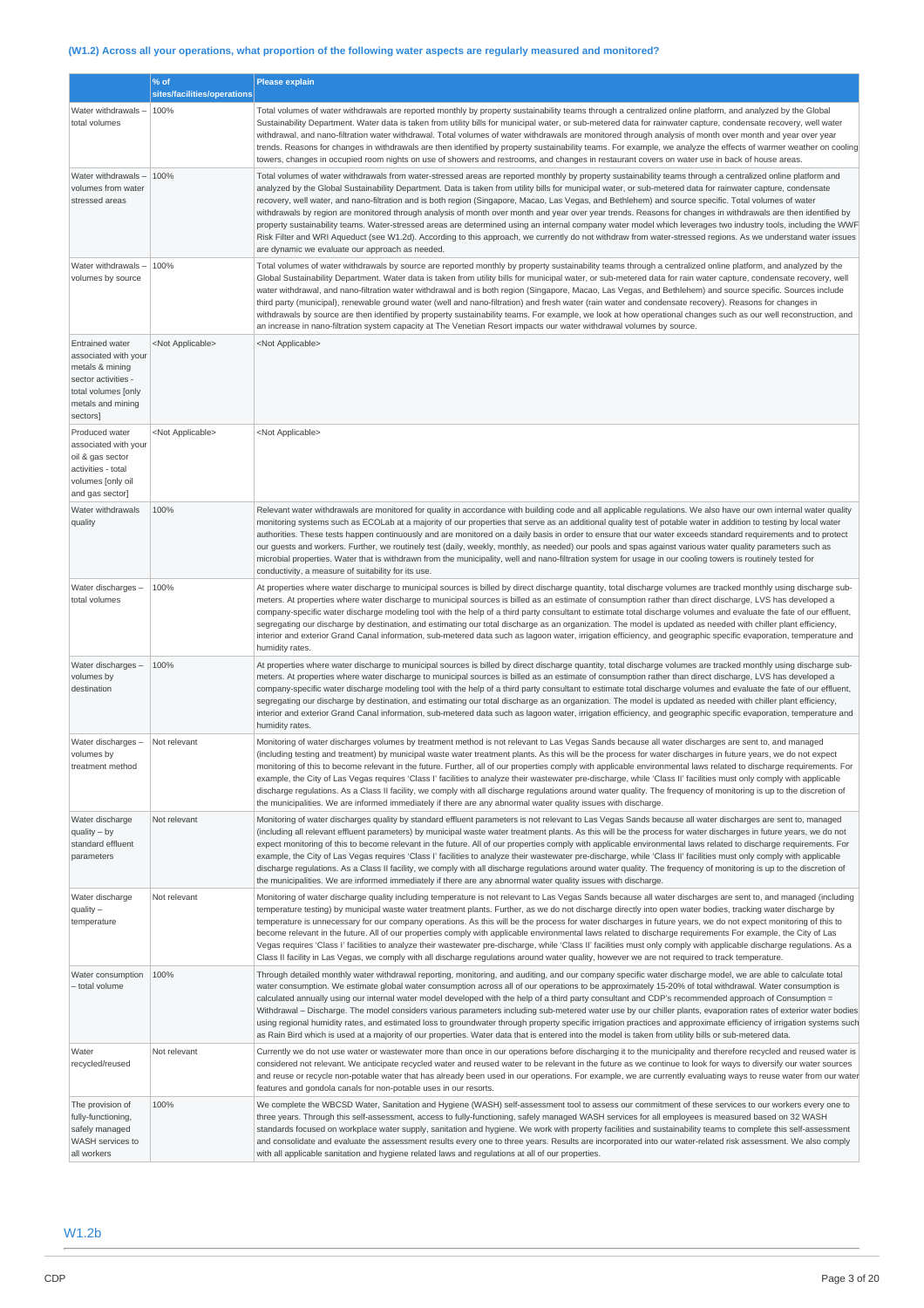### (W1.2b) What are the total volumes of water withdrawn, discharged, and consumed across all your operations, and how do these volumes compare to the **previous reporting year?**

|                      | <b>Volume</b><br>(megaliters/year) with | previous<br>reporting<br>vear | Comparison Please explain                                                                                                                                                                                                                                                                                                                                                                                                                                                                                                                                                                                                                                                                                                                                                                                                                                                                                                                                                                                                                                                                                                                                                                                                                                                                                                                                                                                                                                        |
|----------------------|-----------------------------------------|-------------------------------|------------------------------------------------------------------------------------------------------------------------------------------------------------------------------------------------------------------------------------------------------------------------------------------------------------------------------------------------------------------------------------------------------------------------------------------------------------------------------------------------------------------------------------------------------------------------------------------------------------------------------------------------------------------------------------------------------------------------------------------------------------------------------------------------------------------------------------------------------------------------------------------------------------------------------------------------------------------------------------------------------------------------------------------------------------------------------------------------------------------------------------------------------------------------------------------------------------------------------------------------------------------------------------------------------------------------------------------------------------------------------------------------------------------------------------------------------------------|
| Total<br>withdrawals | 11196                                   | About the<br>same             | Our total water withdrawals increased by 2% in 2018 compared to 2017. We consider the 'about the same' threshold as an increase or decrease in withdrawal by 5%<br>We believe this 2% increase is due to new small areas of our resorts becoming operational (for example, opening a new restaurant in a previously non-occupied<br>space), however this change still falls below our 5% threshold for 'about the same' category for total water withdrawals. We anticipate that our future total withdrawal<br>volumes will likely remain about the same or increase given new development projects and increasing visitation. However, we remained committed to water<br>conservation and have on-going water projects at all of our resorts as well as corporate water reduction goals.                                                                                                                                                                                                                                                                                                                                                                                                                                                                                                                                                                                                                                                                       |
| Total<br>discharges  | 9444                                    | About the<br>same             | Our total water discharge remains about the same compared to the previous reporting year. We consider the 'about the same' threshold for total discharge as an<br>increase or decrease in discharge by 5%. Discharge is about the same compared to last year, as our withdrawal is also about the same. Our total discharge<br>correlates strongly with withdrawal given the service driven (non-manufacturing) nature of our business. We use a water discharge model developed with the help of<br>a third party consultant to determine discharge values that are not directly sub metered, while also considering losses to evaporation due to factors such as our<br>irrigation practices and outdoor pools. We anticipate that our future discharge volumes will likely remain about the same or will increase given new development<br>projects and increasing visitation, which have shown a positive correlation with an increase in water withdrawal. However, we remained committed to water<br>conservation and have on-going water projects at all of our resorts as well as corporate water reduction goals.                                                                                                                                                                                                                                                                                                                                       |
| Total<br>consumption | 1752                                    | About the<br>same             | Our total water consumption remains about the same compared to the previous reporting year. We consider the 'about the same' threshold for consumption as an<br>increase or decrease in the percentage of consumption (compared to our withdrawal) by 5%. For example, in 2017 our consumption was 18% of total water<br>withdrawal, whereas for 2018 our consumption was 15% of total water withdrawal. This 3% decrease is below our 5% increase or decrease threshold and therefore<br>our water consumption is considered "about the same" as last year. Our business operations remained relatively the same compared to last year, therefore our total<br>water consumption also remained about the same. Our total consumption was calculated using our internal water model which calculates water discharge and<br>consumption based on various parameters including chiller plant efficiency, interior and exterior canal water evaporation, site specific sub-metered data, and<br>geographic specific evaporation, temperature and humidity rates. We anticipate that our future consumption volumes will likely remain the same or increase due to<br>new development projects and increasing visitation, which have shown a positive correlation with an increase in water consumption. However, we remained<br>committed to water conservation and have on-going water projects at all of our resorts as well as corporate water reduction goals. |

# W1.2d

# **(W1.2d) Provide the proportion of your total withdrawals sourced from water stressed areas.**

|       | %<br>withdrawn with<br>from<br>stressed<br>areas | <b>previous</b><br>reporting<br>vear | tool                   | Comparison Identification Please explain                                                                                                                                                                                                                                                                                                                                                                                                                                                                                                                                                                                                                                                                                                                                                                                                                                                                                                                                                                                                                                                                                                                                                                                                                                                                                                                                                                                                                                                                                                                                                                      |
|-------|--------------------------------------------------|--------------------------------------|------------------------|---------------------------------------------------------------------------------------------------------------------------------------------------------------------------------------------------------------------------------------------------------------------------------------------------------------------------------------------------------------------------------------------------------------------------------------------------------------------------------------------------------------------------------------------------------------------------------------------------------------------------------------------------------------------------------------------------------------------------------------------------------------------------------------------------------------------------------------------------------------------------------------------------------------------------------------------------------------------------------------------------------------------------------------------------------------------------------------------------------------------------------------------------------------------------------------------------------------------------------------------------------------------------------------------------------------------------------------------------------------------------------------------------------------------------------------------------------------------------------------------------------------------------------------------------------------------------------------------------------------|
| Row 0 |                                                  | About the<br>same                    | <b>WRI</b><br>Aqueduct | Water stressed areas are determined using an internal company water model, created with the help of a third party consultant, that leverages two leading industry<br>tools including the WWF Water Risk Filter and WRI Aqueduct tool. We also consider internal information such as geographic specific water audits at our resorts and<br>water risk assessments when evaluating the risk level of each region that we operate in and to determine the company's overall water risk exposure. To determine<br>whether a property is located in a water stressed area, we average the final risk scores from WWF and WRI, and consider a threshold of greater than 3, which is<br>aligned with industry standards, to be a water stressed region. 100% of our properties including The Venetian Resort Las Vegas, Sands Bethlehem, Marina Bay<br>Sands, and all properties under Sands China Ltd. scored between 2.4 and 2.7, falling into 'some or moderate risk' category. According to this approach, we currently<br>do not operate nor withdraw water from any areas that are considered to be a water-stressed region. Compared to the previous year, our water withdrawal from<br>water stressed areas is the same, as last year we also did not withdraw water from water stressed areas. As we understand that water issues and risks dynamically<br>change over time, we evaluate our water stressed regions as needed and further consider specific model indicators such as baseline water stress and water quality<br>to influence and quide our corporate and property specific water strategy. |

# W1.2h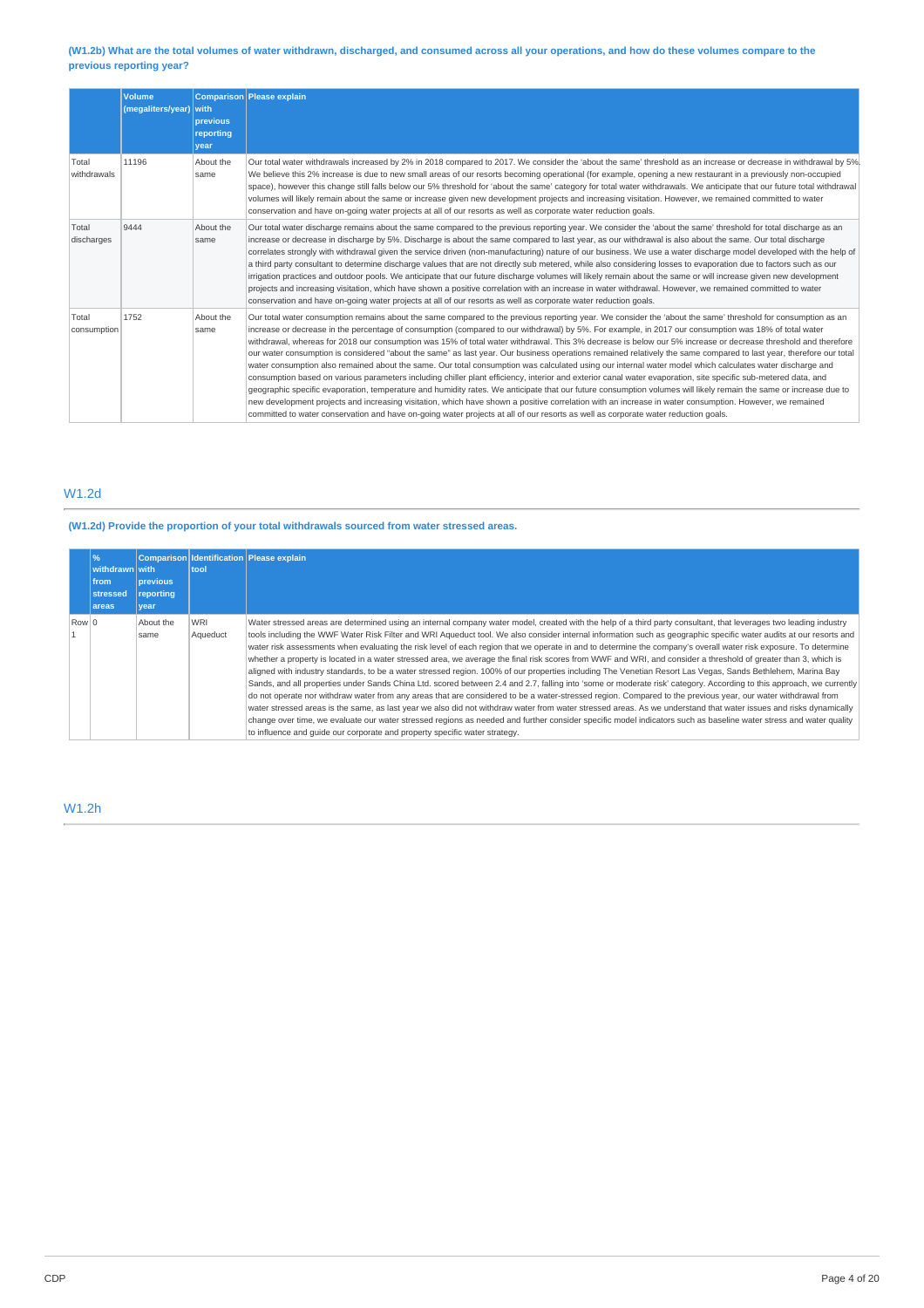|                                                                                              | Relevance Volume       | (megaliters/year)         | with<br>previous<br>reporting<br>year | Comparison Please explain                                                                                                                                                                                                                                                                                                                                                                                                                                                                                                                                                                                                                                                                                                                                                                                                                                                                                                                                                                                                                         |
|----------------------------------------------------------------------------------------------|------------------------|---------------------------|---------------------------------------|---------------------------------------------------------------------------------------------------------------------------------------------------------------------------------------------------------------------------------------------------------------------------------------------------------------------------------------------------------------------------------------------------------------------------------------------------------------------------------------------------------------------------------------------------------------------------------------------------------------------------------------------------------------------------------------------------------------------------------------------------------------------------------------------------------------------------------------------------------------------------------------------------------------------------------------------------------------------------------------------------------------------------------------------------|
| Fresh surface<br>water, including<br>rainwater, water<br>from wetlands,<br>rivers, and lakes | Relevant               | 30                        | Much higher                           | Our sources of fresh surface water withdrawal include rainwater and condensate capture at Marina Bay Sands (MBS) in Singapore. Water<br>withdrawal from freshwater is relevant as the above water sources are used for irrigation and some toilet flushing systems at MBS. Rainwater<br>capture was approximately the same this year compared to last year. However, we recently expanded our condensate capture system at Marina<br>Bay Sands, which increased our total capture of fresh water. Therefore, in comparison with the previous reporting year the amount of freshwater<br>withdrawal was much higher. We define the 'much higher' threshold as an increase greater than 15% compared to the previous year. The total<br>water withdrawal from this source represents less than 1% of our total water withdrawal. We anticipate rainwater capture and condensate capture<br>volumes to fluctuate based on weather conditions and rainfall trends in Singapore.                                                                       |
| <b>Brackish surface</b><br>water/Seawater                                                    | <b>Not</b><br>relevant | <not applicable=""></not> | $<$ Not<br>Applicable>                | We do not withdraw water from brackish surface water/seawater sources, as we do not use this type of water in any of our operations. The<br>primary use of water in our operations is for guest and resort services which uses potable water obtained through municipal (third party) sources.<br>The secondary use of water in our operations is for cooling towers which is obtained onsite through renewable ground water,<br>rainwater/condensate or from municipal sources. In order to generate potable water from brackish surface or sea/water we would require special<br>desalination equipment and capital investment, which has proven unnecessary thus far. Further, some of our resorts such as The Venetian<br>Resort Las Vegas, do not operate in regions that have access to brackish surface water. Therefore, this water source is considered not relevant.<br>We do not anticipate to withdraw brackish surface water/seawater in future years because of the reasons stated above.                                           |
| Groundwater-<br>renewable                                                                    | Relevant               | 159                       | Much higher                           | We operate one well which is permitted to withdraw water from a renewable ground water source in Las Vegas. In 2017, our well was undergoing<br>reconstruction and only withdrew 0.01% of its normal amount. However, as of 2018, the well is in full operation. Therefore when comparing<br>withdrawal of renewable groundwater to the previous reporting year, our total withdrawal was much higher. We define the 'much higher' threshold<br>as an increase of 15% or more. Water withdrawal from renewable groundwater is relevant to our Las Vegas property as well water and our nano-<br>filtration system, which captures and filters on-site 'nuisance water', are used in the cooling tower to generate building cooling. In the future, we<br>anticipate our withdrawal from renewable groundwater to increase or remain about the same as we carry out on-going improvements to the well<br>and look for ways to expand the capacity of our nano-filtration system to further decrease reliance on scarce freshwater.                 |
| Groundwater-<br>non-renewable                                                                | <b>Not</b><br>relevant | <not applicable=""></not> | $<$ Not<br>Applicable>                | We do not withdraw water from non-renewable groundwater sources and therefore it is considered not relevant. The primary use of water in our<br>operations is for guest and resort services which uses potable water obtained through municipal (third party) sources. The secondary use of<br>water in our operations in our cooling towers which is obtained onsite through renewable ground water, rainwater/condensate or from municipal<br>sources. The Venetian Resort Las Vegas is our only property that uses groundwater directly. This property has access to renewable groundwater<br>sources, including what the city of Las Vegas considers 'nuisance water', and therefore it is both more environmentally responsible and<br>commercially feasible to use these sources of water rather than non-renewable groundwater sources. We do not anticipate to withdraw from non-<br>renewable groundwater in future years and have no planned development projects that would require us to do so.                                       |
| Produced/Entrained Not<br>water                                                              | relevant               | <not applicable=""></not> | $<$ Not<br>Applicable>                | We do not generate produced water and therefore it is considered not relevant. As a luxury hospitality and gaming company we do not conduct<br>operations such as manufacturing or drilling that would require us to manage produced water. We do not anticipate to use produced water in<br>future years as our business model will remain the same.                                                                                                                                                                                                                                                                                                                                                                                                                                                                                                                                                                                                                                                                                             |
| Third party sources   Relevant                                                               |                        | 11007                     | About the<br>same                     | Our total water consumption from third party sources (municipal water) remained about the same. Now that our resorts have been in operation for<br>longer than one full year, including The Parisian Macao, we saw a leveling out of water consumption compared to last year and therefore<br>withdrawal from third party sources was about the same. We define the 'about the same' threshold as an increase or decrease in municipal<br>withdrawal by 5%. Water withdrawal from municipal sources is relevant as it is our main source of water to provide resort services and for use in<br>our daily operations. We anticipate withdrawal from third party sources to increase or remain about the same in future years as we seek out new<br>development projects, bring new spaces within our resorts online, increase food and beverage outlets and as we see an increase in visitation. We<br>remained committed to water conservation and have on-going water projects at all of our resorts as well as corporate water reduction goals. |

# W1.2i

# **(W1.2i) Provide total water discharge data by destination.**

|                                              | <b>Relevance Volume</b> | (megaliters/year)         | with<br><b>previous</b><br>reporting<br>vear | Comparison Please explain                                                                                                                                                                                                                                                                                                                                                                                                                                                                                                                                                                                                                                                                                                                                                                                                                                                                                                                                                                                                                            |
|----------------------------------------------|-------------------------|---------------------------|----------------------------------------------|------------------------------------------------------------------------------------------------------------------------------------------------------------------------------------------------------------------------------------------------------------------------------------------------------------------------------------------------------------------------------------------------------------------------------------------------------------------------------------------------------------------------------------------------------------------------------------------------------------------------------------------------------------------------------------------------------------------------------------------------------------------------------------------------------------------------------------------------------------------------------------------------------------------------------------------------------------------------------------------------------------------------------------------------------|
| Fresh surface<br>water                       | Not<br>relevant         | <not applicable=""></not> | $<$ Not<br>Applicable>                       | We do not discharge to fresh surface water as all of our direct discharge goes to municipalities in accordance with building code and local, regional,<br>and federal requlations. In the United States, the Clean Water acts specifies national water quality criteria for pollutants in surface water and further<br>makes it unlawful to discharge any pollution into navigable waters. We apply these principles throughout our global properties. We do not anticipate<br>water discharge to fresh surface water to be relevant in the future as our business model remains the same.                                                                                                                                                                                                                                                                                                                                                                                                                                                           |
| <b>Brackish</b><br>surface<br>water/seawater | Not<br>relevant         | <not applicable=""></not> | $<$ Not<br>Applicable>                       | We do not discharge to brackish surface water/seawater as all of our direct discharge goes to municipalities in accordance with building code and<br>local, regional, and federal regulations. In the United States, the Clean Water acts specifies national water quality criteria for pollutants in surface<br>water and further makes it unlawful to discharge any pollution into navigable waters. We apply these principles throughout our global properties. We<br>do not anticipate water discharge to fresh surface water to be relevant in the future as our business model remains the same.                                                                                                                                                                                                                                                                                                                                                                                                                                               |
| Groundwater                                  | Relevant                | 363                       | About the<br>same                            | This source of water discharge is relevant as water from our resorts' outdoor irrigation and landscaped areas can percolate into groundwater. Our<br>internal water model calculates groundwater discharge based on various parameters including sub-metered data and irrigation efficiency of our Rain<br>Bird systems. Our water model estimates that 3% of water is lost via evaporation and landscaping practices. This source of water discharge remains<br>about the same as there were no major changes to landscaping practices at our resorts that would cause an increase in water use and subsequently<br>an increase in groundwater discharge. In the future, water discharge to groundwater is expected to remain about the same or increase as new areas<br>of the resort become operational including outdoor areas which may cause an increase in irrigation needs.                                                                                                                                                                  |
| Third-party<br>destinations                  | Relevant                | 9081                      | About the<br>same                            | This discharge destination is relevant as all of our direct water discharge is sent to municipalities in accordance with regional and federal regulations<br>(such as US Clean Water Act and NPDES permitting). The majority of our discharge water is generated through resort services, which is ultimately<br>discharged through the sanitary sewage system and sent to the municipality. Our internal water model calculates discharge to third-party sources<br>using property bill data, cooling tower sub-metered information and a variety of facility specific parameters. Water discharge to third party destinations<br>remained about the same as this discharge correlates strongly with overall water withdrawal and our withdrawal remained about the same when<br>compared to last year. We anticipate discharge to third party destinations to remain about the same or increase as we seek out new development<br>projects, bring new resort spaces online, increase food and beverage outlets and as we see increased visitation. |

# W1.4

### **(W1.4) Do you engage with your value chain on water-related issues?** Yes, our suppliers

## Yes, our customers or other value chain partners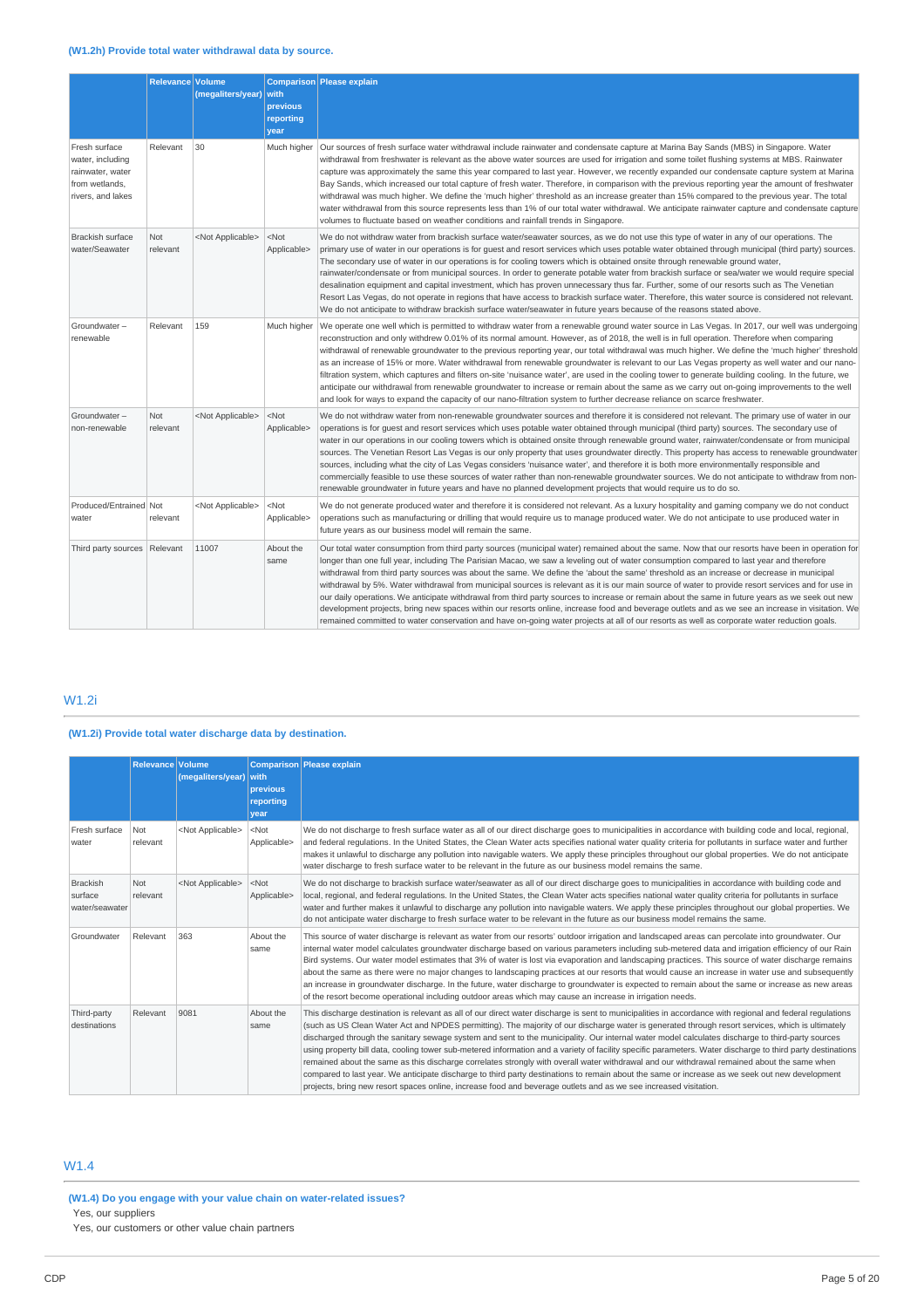## W1.4a

(W1.4a) What proportion of suppliers do you request to report on their water use, risks and/or management information and what proportion of your procurement **spend does this represent?**

#### **Row 1**

**% of suppliers by number** Less than 1%

**% of total procurement spend**

Less than 1%

# **Rationale for this coverage**

As an Integrated Resort, we clean millions of pounds of linens and towels each year. We have engaged suppliers related to laundry cleaning and linen procurement, as they are important to our daily resort operations and pose opportunities to conserve water and energy. Further, we have identified laundry cleaning suppliers to be critical tier one suppliers. Although this group of suppliers make up less than 1% of our total suppliers and procurement spend, we selected them for reporting and engagement as they pose risks and opportunities that can be addressed through education and collaboration. Suppliers are not directly incentivized to report; however, they are recognized for demonstrating environmental stewardship through our annual Supplier Excellence Awards. Further, through relationship development, we have the ability request certain reporting information and to educate and collaborate on environmental risks and opportunities.

### **Impact of the engagement and measures of success**

Linen cleaning suppliers are asked for metrics such as gallon per linen processed and total plant water use. This information has led to a collaborative partnership between LVS and a linen supplier in Macau. The partnership resulted in the creation, testing, and purchasing of new towels, rugs, and bathrobes that require less water, energy, and chemicals to clean for Sands China Ltd. properties. We are currently looking for ways to expand this program to our other resorts. This type of information has also resulted in the decision to purchase more water efficient onsite laundry machines at the Venetian Resort Las Vegas. Success is measured by the continuation of the relationship with the supplier, ability to reduce environmental footprint, and ability to reduce costs.

**Comment**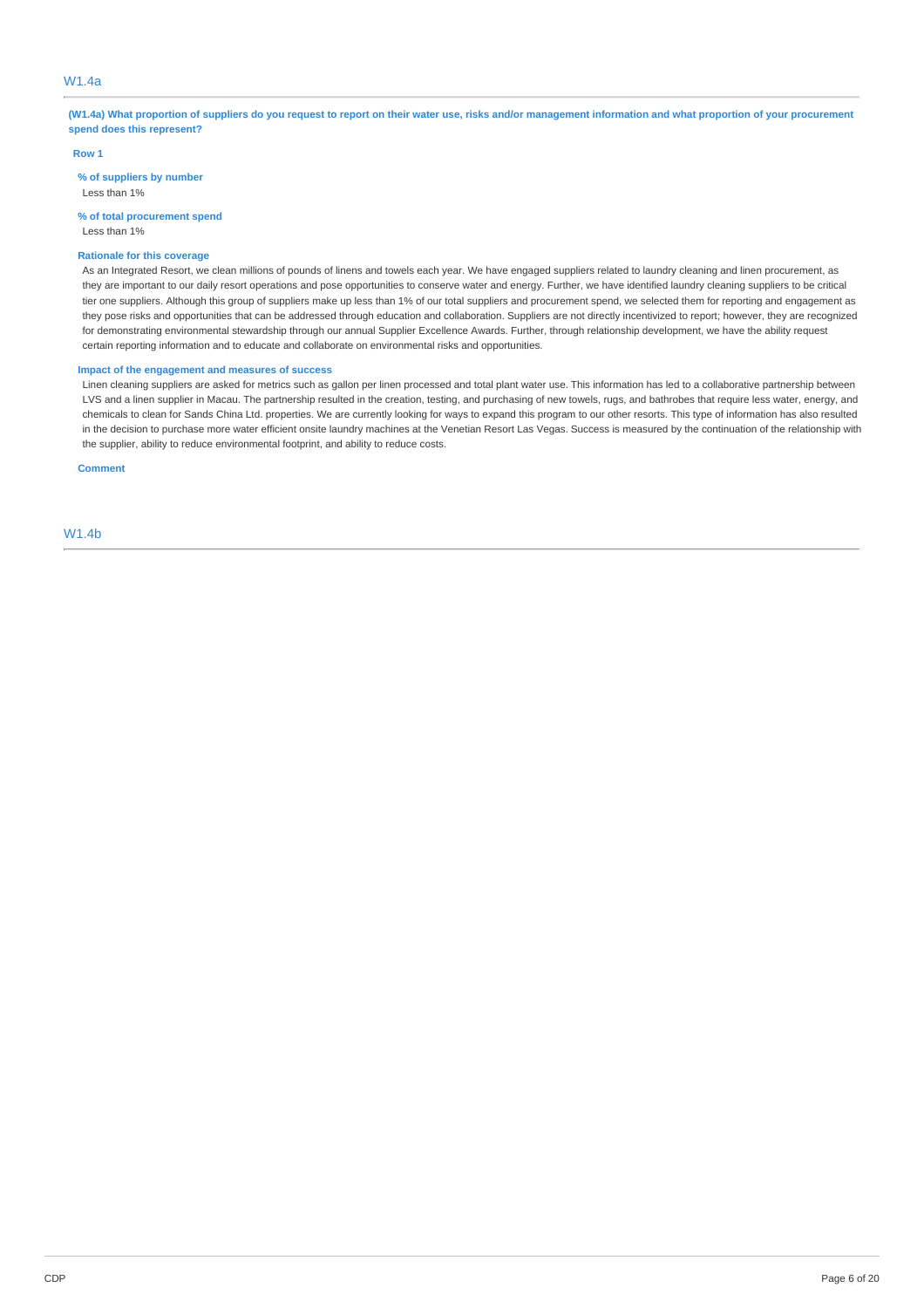#### **(W1.4b) Provide details of any other water-related supplier engagement activity.**

**Type of engagement** Onboarding & compliance

#### **Details of engagement**

Requirement to adhere to our code of conduct regarding water stewardship and management

**% of suppliers by number** 76-100

**% of total procurement spend** 76-100

#### **Rationale for the coverage of your engagement**

Environmental sustainability is integrated into supplier selection and management mechanisms through the compliance and onboarding process. 100% of our suppliers must acknowledge and comply with the Supplier Code of Conduct which requires suppliers to "use commercially reasonable efforts to conduct operations in a manner that is environmentally responsible, conserves natural resources, and minimizes pollution and harmful emissions". Additionally, through the Supplier Code of Conduct, suppliers "shall make continuous improvements in their environmental protection strategies, measure the result and further comply with all environmental laws and regulations." If a supplier does not comply with the Supplier Code of Conduct then we do not conduct business with that supplier. Thus, our coverage of engagement is 100% of suppliers as this is standard practice for our business and also integral to operating as a responsible corporation.

#### **Impact of the engagement and measures of success**

The beneficial outcomes of our engagement includes increased awareness of sustainability and environmental issues with our supply base. Showing our expectation of commitment from suppliers to protect the environment from the very beginning of engagement, paves the way to more targeted engagement and assessment with suppliers at the product level. We periodically assess our contracts and update them with the new procedures and policies, including environmental information. We measure success by our ability to attain 100% supplier compliance and acknowledgment of the Supplier Code of Conduct which is periodically checked through auditing and third party due diligence. Since adding environmental criteria into our Supplier Code of Conduct we have seen a positive response from our suppliers and a willingness to engage on environmental issues.

#### **Comment**

When evaluating suppliers we also consider their alignment with our Sustainability Procurement Policy. The Policy aims to minimize negative environmental impacts by ensuring the procurement of products and services that: 1) conserve natural resources, materials and energy 2) maximize recyclability and recycled content, and 3) reduce toxicity.

## **Type of engagement**

Innovation & collaboration

### **Details of engagement**

Encourage/incentivize innovation to reduce water impacts in products and services

**% of suppliers by number** Less than 1%

#### **% of total procurement spend** Less than 1%

#### **Rationale for the coverage of your engagement**

We select and engage with select suppliers that we know to be large consumers of water or who can provide products, technology, or services that can help us increase water efficiency.

#### **Impact of the engagement and measures of success**

We have worked with Sands China Ltd.'s linen supplier to procure new fabrics that require significantly less water, energy, and chemicals to clean. We clean millions of pounds of linen each year. Our work with this supplier has resulted in significant water, energy, and chemical reductions. Additionally, we have trained one of our Marina Bay Sands suppliers offering cleaning services for the resort, on water conservation. The training has resulted in water savings. Marina Bay Sands has also worked with one of their suppliers to develop a custom condensate recovery system, which captures cooling tower condensate water to be used in irrigation and toilet flushing. This system reduces our dependence on fresh water sources. Success of these initiatives is measured by the continuation of the relationship with the supplier, ability to reduce water consumption, diversify water sources, and ability to reduce costs.

#### **Comment**

### $M1AC$

(W1.4c) What is your organization's rationale and strategy for prioritizing engagements with customers or other partners in its value chain?

Our engagement strategy with other partners in the value chain (not including direct suppliers) involves seeking out unique opportunities to work with those that can have an impact on our sustainability goals or our business, and those that can benefit from partnership with our company. In 2017, Marina Bay Sands Singapore partnered with the World Wide Fund for Nature (WWF) to improve the sustainability practices of fish farms in Malaysia through the Aquaculture Improvement Project (AIP). As a large purchaser of seafood, we saw this value-chain partnership as an opportunity to improve the livelihoods of fishing communities, foster environmental stewardship, and protect our oceans. This partnerships encourages and incentivizes fish farmers to take on water stewardship and water quality monitoring through sustainable farming practices. Success of the partnership is measured through our sustainable seafood goals including the goal of procuring 50% of annual seafood spend from responsible sources by 2020. One of the primary roles of the AIP is to reduce the impacts of aquaculture practices that can arise from poor water usage practices, inefficient feeding, and other water-related issues. The program requires farms to implement sustainable farming practices such as water quality monitoring and precision feeding in order to advance through the program.

We approach and prioritize other value-chain partnerships similarly, by adapting strategies where the social, environmental, and economic benefits extend beyond our business into the community or value chain. We look at whether the organization's mission is aligned with our corporate sustainability strategy, the direction and capability of the organization, and whether the organization can help us address key environmental issues.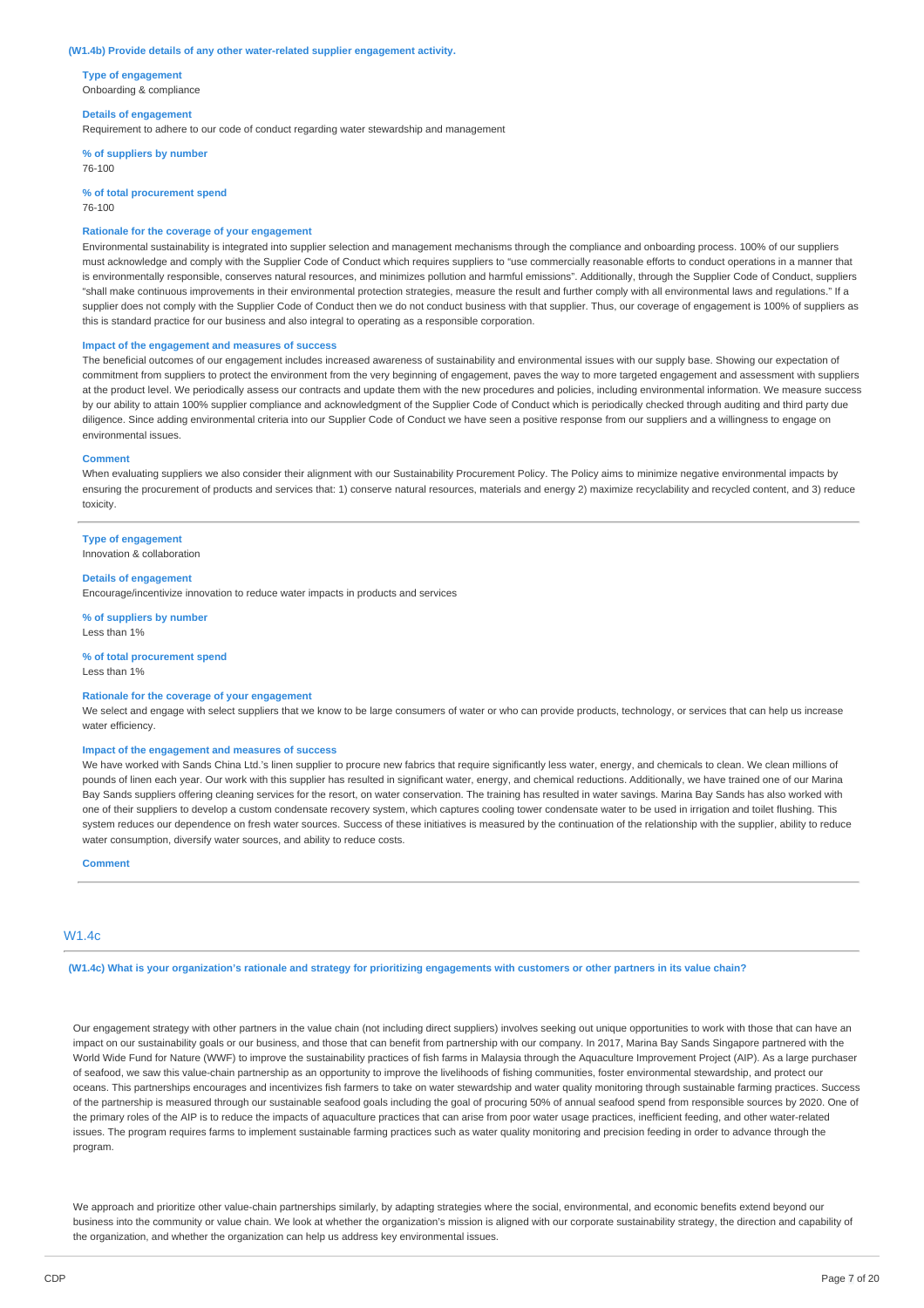## W2. Business impacts

# W2.1

**(W2.1) Has your organization experienced any detrimental water-related impacts?** No

# W2.2

(W2.2) In the reporting year, was your organization subject to any fines, enforcement orders, and/or other penalties for water-related regulatory violations? Yes, fines, enforcement orders or other penalties but none that are considered as significant

# W2.2a

**(W2.2a) Provide the total number and financial value of all water-related fines.**

#### **Row 1**

1

**Total number of fines**

# **Total value of fines**

2000

**% of total facilities/operations associated**

10

**Number of fines compared to previous reporting year** Higher

#### **Comment**

During 2018, one of our properties in Macao was subjected to a water-related fine in the amount of 15,000 MOP or approximately 2,000 USD. This fine is in the process of being appealed as the case at hand is not fully substantiated. We proactively put procedures in place to ensure that this type of issue does not arise again. This fine relates to only one of our global properties, which equates to approximately 10% of our facilities.

## W3. Procedures

## W3.3

**(W3.3) Does your organization undertake a water-related risk assessment?** Yes, water-related risks are assessed

# W3.3a

**(W3.3a) Select the options that best describe your procedures for identifying and assessing water-related risks.**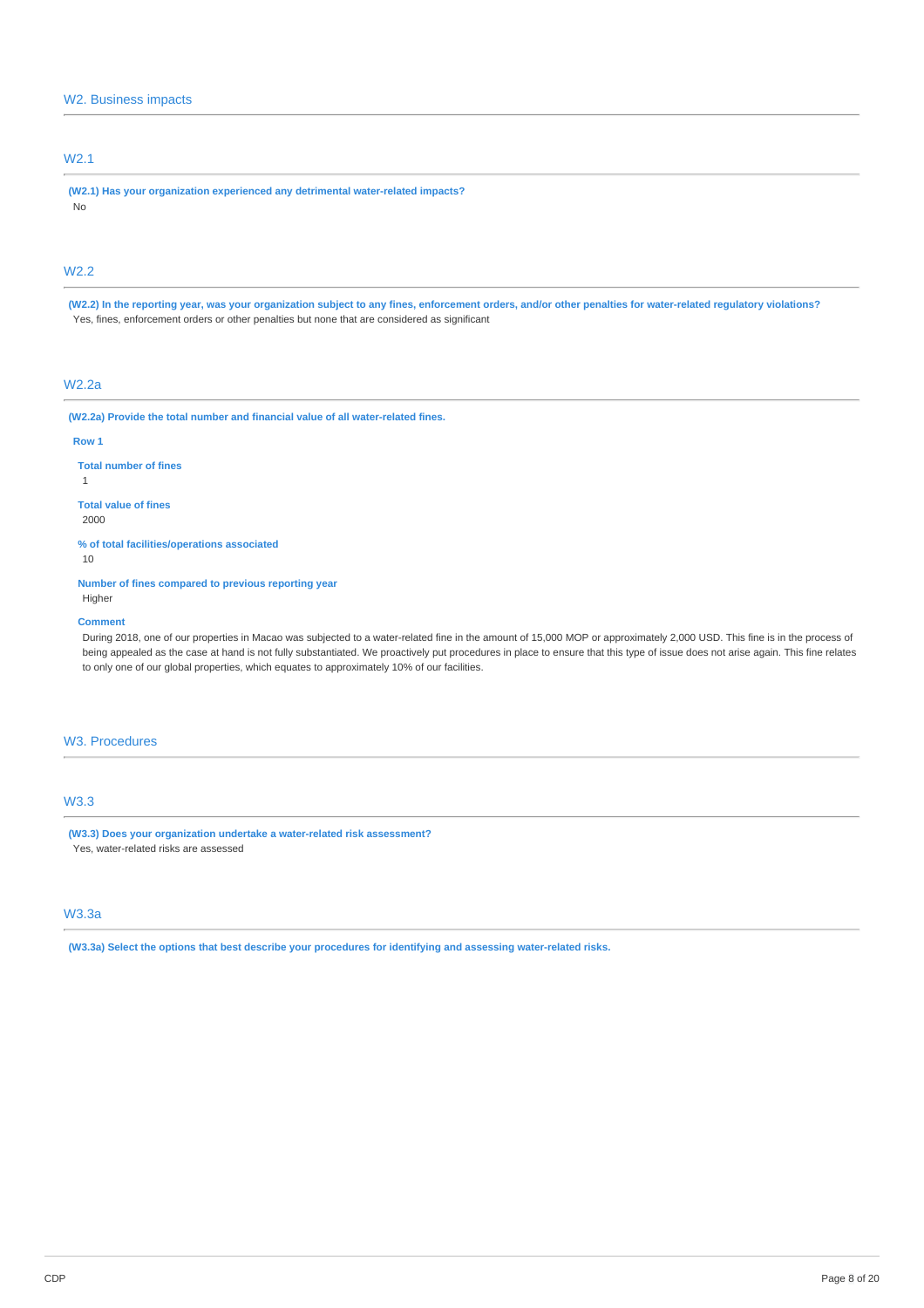#### **Direct operations**

**Coverage** Full

#### **Risk assessment procedure**

Water risks are assessed as part of an enterprise risk management framework

### **Frequency of assessment**

Six-monthly or more frequently

**How far into the future are risks considered?** >6 years

### **Type of tools and methods used**

Tools on the market Enterprise Risk Management Databases Other

## **Tools and methods used**

WRI Aqueduct WWF-DEG Water Risk Filter COSO Enterprise Risk Management Framework Regional government databases Internal company methods External consultants

#### **Comment**

We use also regional databases such as snow pack recharge and Lake Mead water levels (for our Las Vegas property) to inform our risk assessment.

### **Supply chain**

**Coverage** Partial

**Risk assessment procedure**

Water risks are assessed as part of other company-wide risk assessment system

**Frequency of assessment** Annually

**How far into the future are risks considered?** >6 years

**Type of tools and methods used** Other

**Tools and methods used** Internal company methods External consultants

### **Comment**

**Other stages of the value chain**

**Coverage** None

**Risk assessment procedure** <Not Applicable>

**Frequency of assessment** <Not Applicable>

**How far into the future are risks considered?** <Not Applicable>

**Type of tools and methods used** <Not Applicable>

**Tools and methods used** <Not Applicable>

**Comment**

W3.3b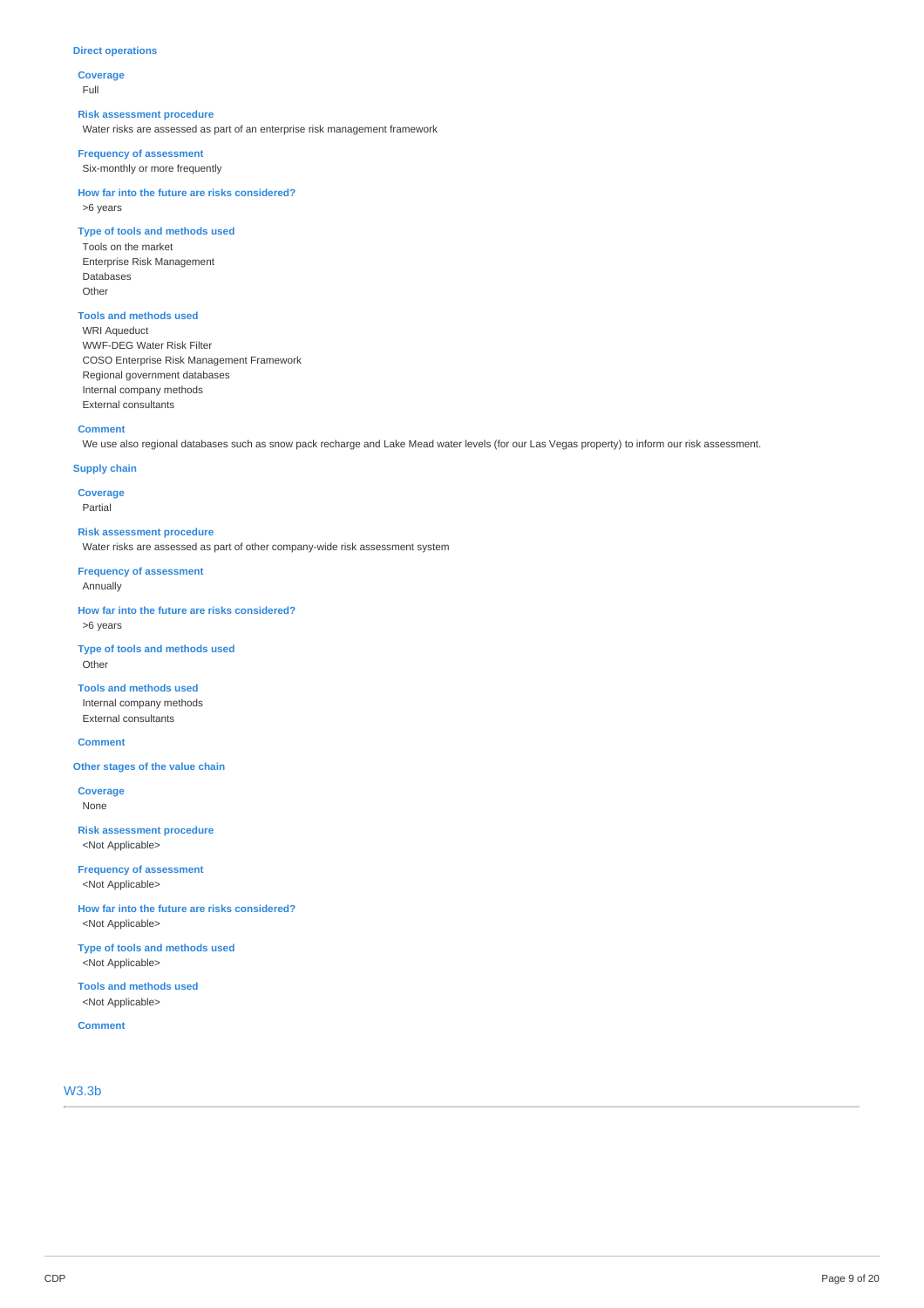# **(W3.3b) Which of the following contextual issues are considered in your organization's water-related risk assessments?**

|                                                                                                 | å.<br>inclusion                             | Relevance   Please explain                                                                                                                                                                                                                                                                                                                                                                                                                                                                                                                                                                                                                                                                                                                                                                                                                                                                                                                                                                                                                                                                                                                                                                                                                                                                                                                                                                                                                                                                                                                                                                                                                                                                                                                                                                                                                                                                                                                                                                                                                                                                                    |
|-------------------------------------------------------------------------------------------------|---------------------------------------------|---------------------------------------------------------------------------------------------------------------------------------------------------------------------------------------------------------------------------------------------------------------------------------------------------------------------------------------------------------------------------------------------------------------------------------------------------------------------------------------------------------------------------------------------------------------------------------------------------------------------------------------------------------------------------------------------------------------------------------------------------------------------------------------------------------------------------------------------------------------------------------------------------------------------------------------------------------------------------------------------------------------------------------------------------------------------------------------------------------------------------------------------------------------------------------------------------------------------------------------------------------------------------------------------------------------------------------------------------------------------------------------------------------------------------------------------------------------------------------------------------------------------------------------------------------------------------------------------------------------------------------------------------------------------------------------------------------------------------------------------------------------------------------------------------------------------------------------------------------------------------------------------------------------------------------------------------------------------------------------------------------------------------------------------------------------------------------------------------------------|
| Water<br>availability at a<br>basin/catchment<br>level                                          | Relevant,<br>always<br>included             | Water availability at the basin/catchment level is relevant and always considered in our water risk assessment, as adequate water supply is vital to sustaining our Integrated Resort<br>operations. We use water to provide an array of resort services to guests and visitors including amenities such as our pools, spas, water features, restaurants and bathrooms. Water<br>is also used operationally by our chiller plants, irrigation systems, cleaning operations, and our WASH services. The water basins that we withdraw water from include the Colorado<br>River Basin, Xi Jiang River, and the Delaware River. At The The Venetian Resort Las Vegas, we rely on the availability of renewable groundwater and 'nuisance' ground water to<br>operate our cooling towers, thereby reducing our reliance on the municipal system. As part of our water risk assessment, we utilized WRI's Water Risk Atlas tool, WWF's Water Risk<br>Filter, and a third party consultant, to identify and assess risk indicators that relate to water availability including water scarcity, seasonal variability, inter-annual variability, drought<br>severity, and upstream storage. We look at these specific indicators, our overall risk score, and internal information to evaluate water availability at the catchment level.                                                                                                                                                                                                                                                                                                                                                                                                                                                                                                                                                                                                                                                                                                                                                                             |
| Water quality at<br>a<br>basin/catchment<br>level                                               | Relevant,<br>always<br>included             | Water withdrawal and discharge quality at the basin/catchment level is relevant and always considered in our water risk assessment as this affects the health and safety of the<br>stakeholders (i.e. employees and guests), our ability to operate our chiller plants efficiently, and our general business operations. We have installed water quality monitoring systems<br>such as ECOLab at the majority of our properties, and continuously consult with water quality experts to develop best in class Standard Operating Procedures to ensure we meet the<br>highest water standards required. As part of our water risk assessment, we utilized WRI's Water Risk Atlas, WWF's Water Risk Filter, and a third party consultant, to identify and<br>assess risk indicators that relate to water quality including indicators such as water pollution, nitrogen loading, pesticide loading, soil salinization, organic loading, sediment loading,<br>mercury loading, potential acidification, and thermal alteration. Internal water risk assessments are also used to assess water quality at a basin/catchment level at specific geographic<br>locations and have been identified as opportunity for mitigation. The quality of water withdrawn is important to our chiller plant operations as a decline in water quality from<br>groundwater and/or municipal sources could reduce the efficiency of our equipment and could introduce cost implications as equipment maintenance becomes more frequent.<br>Through property risk assessments we have identified the cost implications of introducing future onsite filtration capabilities to mitigate potential decreases in water quality, should it<br>become necessary. In terms of water quality discharge, all of our properties comply with applicable environmental laws related to discharge and drainage requirements. All of our<br>direct water discharge is sent to municipal waste water treatment plants which is then treated by local municipalities to protect public health, the environment, and downstream water<br>quality. |
| Stakeholder<br>conflicts<br>concerning<br>water resources<br>at a<br>basin/catchment<br>level   | Relevant,<br>always<br>included             | Stakeholder conflicts concerning water resources at a basin/catchment level are relevant and always considered in our water risk assessment as it is important to consider<br>stakeholder (such as governments, communities, and NGO) needs in order to proactively manage and avoid arising stakeholder conflicts. Stakeholder needs and potential conflicts<br>are assessed through comprehensive research on the state of water resources in the regions where we operate, direct engagement with water utilities such as the Southern Nevada<br>Water Authority, Public Utilities Commission in Singapore, and Macao Water in Macao, and through evaluation of WWF's Water Risk Filter indicators including water strategy of the<br>government, sophistication of legislation, enforcement of legislation, and basin stakeholder forum. Insights related to existing or potential water-related stakeholder conflicts from<br>these assessments are integrated into our Enterprise Risk Management process annually. For example, in the Colorado river basin, basin-level scarcity and associated regulatory<br>risks are forecasted to be realized by 2020, which could cause conflicts among states included in the Colorado River Compact. While Nevada maintains the smallest water allocation<br>amongst all states in the Lower Diversion, and the second lowest water allocation overall, these risks are evaluated and incorporated into our overall water strategy.                                                                                                                                                                                                                                                                                                                                                                                                                                                                                                                                                                                                                            |
| Implications of<br>water on your<br>key<br>commodities/raw<br>materials                         | Not<br>relevant,<br>explanation<br>provided | As a luxury hotel and gaming company, we do not own or operate any manufacturing facilities that produce or rely directly on key commodities. Although we do not directly consider<br>the impacts of water on 'key commodities or raw materials', we do consider the impacts realized by our utility and agricultural suppliers. We do not anticipate a direct assessment of<br>key commodities or raw materials to be necessary or relevant at present, however, in the future, if water scarcity becomes extreme and access to agricultural goods and/or other key<br>commodities provided by our suppliers become diminished, then we would consider this contextual issue to be relevant.                                                                                                                                                                                                                                                                                                                                                                                                                                                                                                                                                                                                                                                                                                                                                                                                                                                                                                                                                                                                                                                                                                                                                                                                                                                                                                                                                                                                                 |
| Water-related<br>regulatory<br>frameworks                                                       | Relevant,<br>always<br>included             | Water-related regulatory frameworks are relevant and always considered in our annual water risk assessment, as these regulations have the potential to influence how and where we<br>develop new resorts. Internally, we monitor impending legislation and regulatory frameworks for any new policies related to water, energy, waste, or other utilities. We also convene<br>with local water agencies in certain regions to discuss water regulation, risks, and stewardship. For example, in Singapore we engage with the Public Utilities Board Water Network<br>where we provide feedback on policies and programs to encourage greater ownership and stewardship of Singapore's water resources. We also stay up to date on water mandates<br>that could impact our water allocation from local water agencies such as the Southern Nevada Water Authority. . In addition, water-related regulatory frameworks are also identified<br>using the WRI's Water Risk Atlas tool and WWF's Water Risk Filter by assessing indicators such as regulatory risk, water strategy of government, sophistication of legislation, and<br>enforcement of legislation.                                                                                                                                                                                                                                                                                                                                                                                                                                                                                                                                                                                                                                                                                                                                                                                                                                                                                                                                                |
| Status of<br>ecosystems and<br>habitats                                                         | Relevant,<br>always<br>included             | The status of ecosystems and habitats are relevant and always considered in our water risk assessment as ecosystem and habitat degradation could occur during resort construction<br>or renovation. As part of our development practices, we follow LEED practices for environmental impact assessments and consider measures such as endangered species<br>protection, soil control, and erosion control. The status of ecosystems and habitats are also identified and assessed using the WRI's Water Risk Atlas tool and WWF's Water Risk<br>Filter, through assessing indicators such as threats to biodiversity, threatened amphibians, and upstream protected land.                                                                                                                                                                                                                                                                                                                                                                                                                                                                                                                                                                                                                                                                                                                                                                                                                                                                                                                                                                                                                                                                                                                                                                                                                                                                                                                                                                                                                                     |
| Access to fully-<br>functioning,<br>safely managed<br><b>WASH</b> services<br>for all employees | Relevant,<br>always<br>included             | Access to fully-functioning, safely managed WASH services for all employees are relevant and always considered in our water risk assessment as cleanliness and sanitation is<br>imperative in our daily operations for Team Members and quest health and safety. 100% of our employees have access to clean, fully functioning bathrooms with, sinks, toilets, and<br>sanitary products which are regularly cleaned, monitored, and kept stocked with sanitary supplies. Through the WBCSD WASH self-assessment tool, access to fully-functioning,<br>safely managed WASH services for all employees is measured based on 32 WASH standards focused on workplace water supply, sanitation and hygiene. We work with property<br>facilities and sustainability teams to complete this self-assessment, consolidate and evaluate the assessment results every one to three years. Results of this assessment are<br>incorporated into our water-related risk assessment.                                                                                                                                                                                                                                                                                                                                                                                                                                                                                                                                                                                                                                                                                                                                                                                                                                                                                                                                                                                                                                                                                                                                        |
| Other contextual<br>issues, please<br>specify                                                   | Please<br>select                            |                                                                                                                                                                                                                                                                                                                                                                                                                                                                                                                                                                                                                                                                                                                                                                                                                                                                                                                                                                                                                                                                                                                                                                                                                                                                                                                                                                                                                                                                                                                                                                                                                                                                                                                                                                                                                                                                                                                                                                                                                                                                                                               |

W3.3c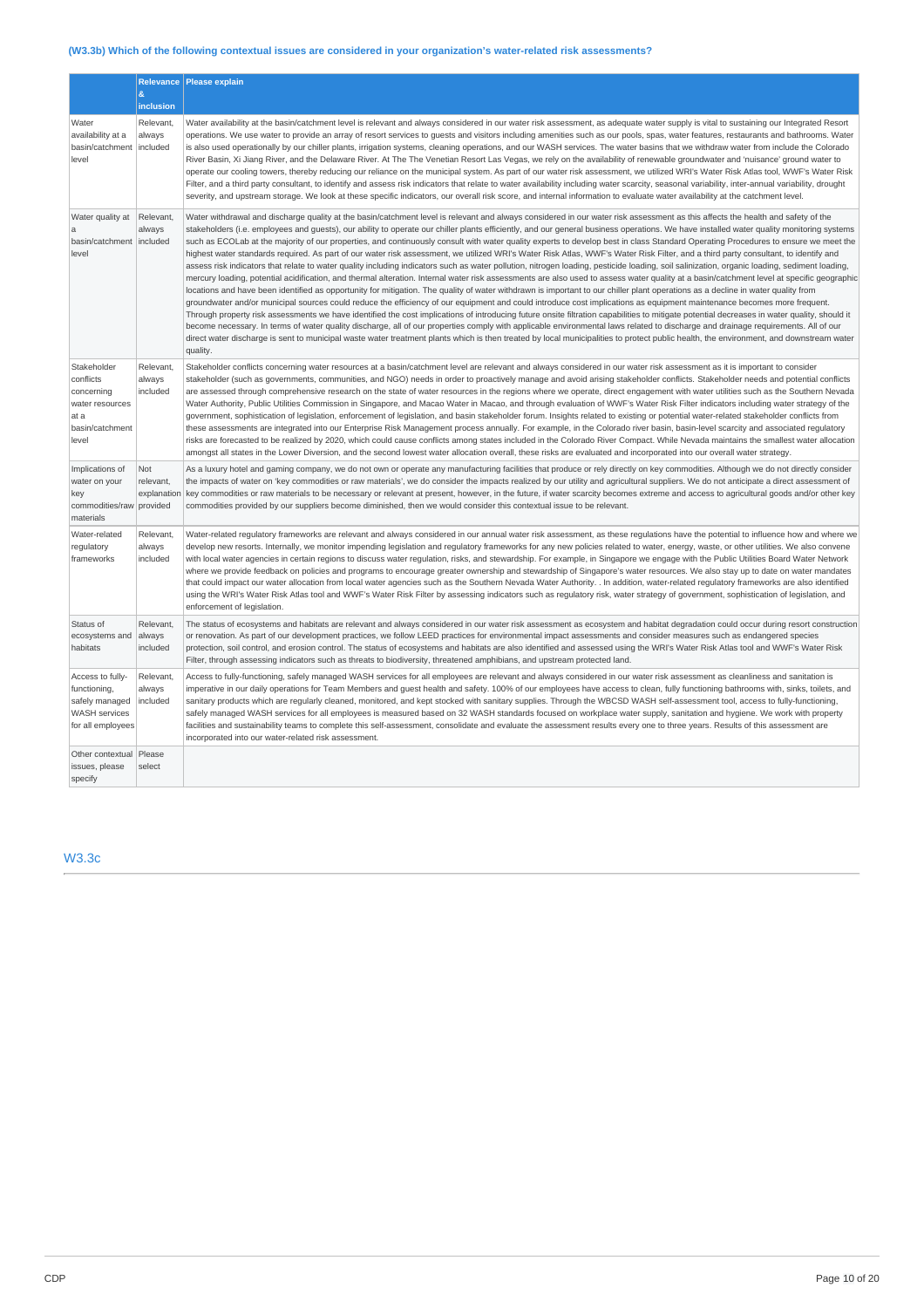# **(W3.3c) Which of the following stakeholders are considered in your organization's water-related risk assessments?**

|                                                                |                                             | Relevance   Please explain                                                                                                                                                                                                                                                                                                                                                                                                                                                                                                                                                                                                                                                                                                                                                                                                                                                                                                                                                                                                                                                                                                                                                                                                                                                                                                                                                                                                                                                                                                                                                                        |
|----------------------------------------------------------------|---------------------------------------------|---------------------------------------------------------------------------------------------------------------------------------------------------------------------------------------------------------------------------------------------------------------------------------------------------------------------------------------------------------------------------------------------------------------------------------------------------------------------------------------------------------------------------------------------------------------------------------------------------------------------------------------------------------------------------------------------------------------------------------------------------------------------------------------------------------------------------------------------------------------------------------------------------------------------------------------------------------------------------------------------------------------------------------------------------------------------------------------------------------------------------------------------------------------------------------------------------------------------------------------------------------------------------------------------------------------------------------------------------------------------------------------------------------------------------------------------------------------------------------------------------------------------------------------------------------------------------------------------------|
|                                                                | &<br>inclusion                              |                                                                                                                                                                                                                                                                                                                                                                                                                                                                                                                                                                                                                                                                                                                                                                                                                                                                                                                                                                                                                                                                                                                                                                                                                                                                                                                                                                                                                                                                                                                                                                                                   |
| Customers                                                      | Relevant,<br>always<br>included             | Customers are relevant and always included in our water risk assessment as they are integral to our businesses operations. Our ability to provide resort services and amenities<br>depends on our secured access to clean, safe and reliable potable water for drinking and operations, as well as non-potable water to operate facility equipment. We have developed<br>a Water Safety Plan in Macao to ensure water supplied to hotel rooms and other areas meet high sanitation standards as well as our own internal water quality standards. In 2017, our<br>Sands China Ltd. properties updated their Business Continuity Plan after experiencing a disruption in water supply from the local municipality during Typhoon Hato. Although our<br>properties remained open during the typhoon, the event disrupted some of our operations and thus impacted our customers. We also engage our customers in water conservation<br>efforts through our linen and towel reuse program. We encourage our hotel guests not to change linen and towel everyday via in-room communications. The program has resulted in<br>conservation of millions of gallons of water every year for all our properties. The water related risks that impact our customers considered in our risk assessment include water quality,<br>water scarcity, and disruption of water suppliers due to abnormal weather conditions. Any of these water related risks that have a direct impact on our operations, impact our ability to<br>provide services to our customers.                                             |
| Employees                                                      | Relevant,<br>always<br>included             | Employees are relevant and always included in our water risk assessment as we have a global employee base of more than 50,000 whom are integral to the continued operation of<br>our business. Similar to our customers, our ability to provide, access to clean, safe and reliable potable water for drinking and operations impacts the health and safety of our<br>employees as well as our ability to conduct our business. We complete the WBCSD WASH Self-assessment to ensure our employees have accesses to Water, Sanitation, and<br>Hygiene (WASH) services, and comply with all local, state, and federal regulations to ensure our employees are working in healthy and safe conditions. We also monitor water quality<br>through ECOlab and other water monitoring systems. We educate our employees about water conservation in the work place and at home. During some water conservation<br>campaigns we provide water efficient aerators to Team Members at a discounted price for their family use. We have also developed standard operating procedures for major<br>operating departments such as housekeeping, public area cleaning, stewarding, and food and beverage, with specific water conservation practices that employees are encouraged to<br>follow to minimize unnecessary water use on property. These measures help address risks such as water quality, water scarcity, access to drinking water, and access to sanitation.                                                                                                                                    |
| Investors                                                      | Relevant,<br>always<br>included             | Investors are relevant and always included in our water risk assessment as we see a growing interest from investors in sustainability efforts and performance. Water risks such as<br>water scarcity, flood and extreme weather (such as typhoons) can pose potential challenges to our operations, and thus are relevant to our investors. We disclose information about<br>our Sands ECO360 program to investors including our work related to combating climate change, improving water efficiency, reducing and diverting waste and more through CDP,<br>DJSI, and our Sands ECO360 report. Our Sands ECO360 report, which contains information related to our water performance and initiatives, is also, when possible, distributed at the<br>shareholder meetings. Our progress against environmental goals is also frequently shared with the investors through our quarterly earnings call. We work with the Investors<br>Relationship department to respond to specific investor inquiries related to sustainability in a timely manner.                                                                                                                                                                                                                                                                                                                                                                                                                                                                                                                                                |
| Local<br>communities                                           | Relevant,<br>always<br>included             | Local communities are relevant and always included in our water risk assessment as our development projects impact the community economically, environmentally, and socially. As<br>a global developer and operator of Integrated Resorts, we recognize the importance of liaising with local officials and communities before resort development begins and throughout<br>our operations. We conduct community and economic impact studies prior to construction, and continue with LEED environmental impact assessments during construction when it is<br>appropriate. Our newest resort The Parisian was constructed with two sets of pipes and storage tanks: one for potable water, and one for reclaimed greywater once it becomes<br>available from local utility to reduce the dependence on the city's potable water sources. Local community concerns are included in our water risk assessment as well as other internal<br>company assessments. Risks such as flood, drought, and water quality are equally important to us and the communities we operate in. Through WWF Water Risk Filter, the risk<br>indicator of basin stakeholder forum is also assessed and considered in our risk assessment. Further, each of our property sustainability team engages with the local communities in<br>which they operate on water issues through outreach activities. We also provide tours to our local community members and showcase our sustainability initiatives including our water<br>reclamation system, water efficient cooling tower technology, low flow fixtures, and more. |
| <b>NGOs</b>                                                    | Relevant,<br>always<br>included             | Non-governmental organizations are relevant and always included in our water risk assessment as their subject matter expertise of environmental issues is valuable to our company's<br>risk evaluation process. We recognize that as a global developer and operator of Integrated Resorts, it is important to engage with non-governmental organizations and incorporate<br>their expertise and feedback into our overarching strategy. We engage with regional NGOs on water issues through direct partnerships and other methods. For example, Marina Bay<br>Sands has an on-going partnership with the World Wildlife Fund for Nature (WWF) in Singapore. This partnership aims to improve aquaculture practices and fish farm water quality<br>monitoring in the surrounding Singapore and Malaysian region. We assess this program annually and incorporate risks that WWF has identified in our annual risk assessment. NGOs<br>are a stakeholder group that Sands China Ltd. engages through their annual external stakeholder engagement process. These groups are engaged via email correspondence and<br>telephone interviews. We also leverage the subject matter expertise of major NGOs such as World Wildlife Fund and Environmental Defense Fund by incorporating their research<br>related to water risks into our annual risk assessment.                                                                                                                                                                                                                                       |
| Other water<br>users at a<br>basin/catchment included<br>level | Relevant,<br>always                         | Other water users at a basin/catchment level are relevant and always included in our water risk assessment as engaging and collaborating with other water users and peers in our<br>industry is important to collectively identify opportunities and mitigate risks that the hospitality industry as a whole is exposed. We work with peers along the Las Vegas strip, the Cotai<br>strip, and in Singapore to collaborate on water issues such as water scarcity and identify opportunities such as new technologies that can increase water efficiency, or hotel operation<br>programs that can conserve water. We frequently share water-related best practices with other stakeholders in the hospitality industry and in the regions where we operate through<br>various forums such USGBC, the WaterSmart Innovations conference in Las Vegas, and through ASHRAE membership.                                                                                                                                                                                                                                                                                                                                                                                                                                                                                                                                                                                                                                                                                                               |
| Regulators                                                     | Relevant,<br>always<br>included             | Regulators are relevant and always included in our water risk assessment as regulation changes can impact our operations. For example, if Lake Mead's water elevation dips below a<br>certain water level, then Nevada would be required by the Secretary of the Interior to reduce its Colorado River water allocation and thus withdrawal. The resulting decrease in the<br>allocation would be distributed amongst Nevada's water users and could affect our business operations. We evaluate these types of regulation changes and their impact on our<br>operations reqularly. We also raise awareness on our water practices among policy makers by sending them our Sands ECO360 report and offering Sands ECO360 tours. In<br>Singapore, we engage with the Public Utilities Board (PUB), which is a statutory board of the Ministry of the Environment and Water Resources, by providing feedback on policies and<br>programs to encourage greater ownership and stewardship of Singapore's water resources.                                                                                                                                                                                                                                                                                                                                                                                                                                                                                                                                                                             |
| River basin<br>management<br>authorities                       | Relevant,<br>always<br>included             | River basin management authorities are relevant and always included in our water risk assessment as these groups manage and mitigate issues related to drought, scarcity, and<br>supply which can impact our business. Our sustainability and facilities team at each of our properties in Las Vegas, Singapore, and Macao engage these groups through direct<br>relationships via in person meetings and email. In 2018, we met with river basin management authorities in each region to discuss short, medium, and long term risks that could affect<br>their respective region and identified opportunities for further collaboration. We learned of future availability of new water resources in Singapore and Macao and discussed Macao's<br>initiatives that are in place to safequard against typhoons, drought, floods, and poor water quality. Further, we also work with these groups to understand water utility price trends and<br>water efficiency technologies. The results of this engagement along with direction relationships with river basin management authorities are included in our water risks assessment.                                                                                                                                                                                                                                                                                                                                                                                                                                                            |
| Statutory<br>special interest<br>groups at a<br>local level    | Not<br>relevant,<br>explanation<br>provided | As an Integrated Resort company that does not directly discharge into water bodies or consume large amounts of water, we are not obliged to consult with any body or organization<br>on water issues due to a statutory or regulatory requirement. Therefore, this stakeholder is not relevant or included in our water risk assessment. This stakeholder is not anticipated to<br>be relevant in the future, as the nature of our business will remain the same.                                                                                                                                                                                                                                                                                                                                                                                                                                                                                                                                                                                                                                                                                                                                                                                                                                                                                                                                                                                                                                                                                                                                 |
| Suppliers                                                      | Relevant,<br>always<br>included             | Suppliers are relevant and always included in our water risk assessment as we have a large and diverse global supply base. One of our tier one critical suppliers, our linen cleaning<br>supplier, depends heavily on the water supply. In addition, agricultural suppliers also depend heavily on the water supply. We obtain some water consumption data and information<br>from our linen cleaning suppliers in Las Vegas to understand their business' dependence on water and identify conservation opportunities. We also consider our local water utilities<br>such as the Las Vegas Valley Water District, the Singapore Public Utilities Commission, or The Macao Water Supply Company, to be a supplier and engage with them on new<br>technologies, water rebate opportunities, and efficiency measures. Risks considered include water quality, scarcity, and access.                                                                                                                                                                                                                                                                                                                                                                                                                                                                                                                                                                                                                                                                                                                 |
| Water utilities at<br>a local level                            | Relevant,<br>always<br>included             | Most of our resorts rely on the municipal water supply from local utilities such as Southern Nevada Water Authority in Las Vegas, the Public Utilities Commission in Singapore, and the<br>Macao Water Supply Company in Macao, to sustain operations and therefore local water utilities are relevant and always included in our risk assessment. Water tariffs from water<br>utilities are monitored on a monthly basis globally and factored into the water risk assessment. We engage with water utilities through direct relationships with the utilities via in person<br>meetings, email, and telephone conversations and our company's participation in various programs such as water conservation rebate programs, and ad-hoc engagements on water<br>risk issues. The risks considered include water quality, scarcity, and access.                                                                                                                                                                                                                                                                                                                                                                                                                                                                                                                                                                                                                                                                                                                                                    |
| Other<br>stakeholder,<br>please specify                        | Please<br>select                            |                                                                                                                                                                                                                                                                                                                                                                                                                                                                                                                                                                                                                                                                                                                                                                                                                                                                                                                                                                                                                                                                                                                                                                                                                                                                                                                                                                                                                                                                                                                                                                                                   |

## W3.3d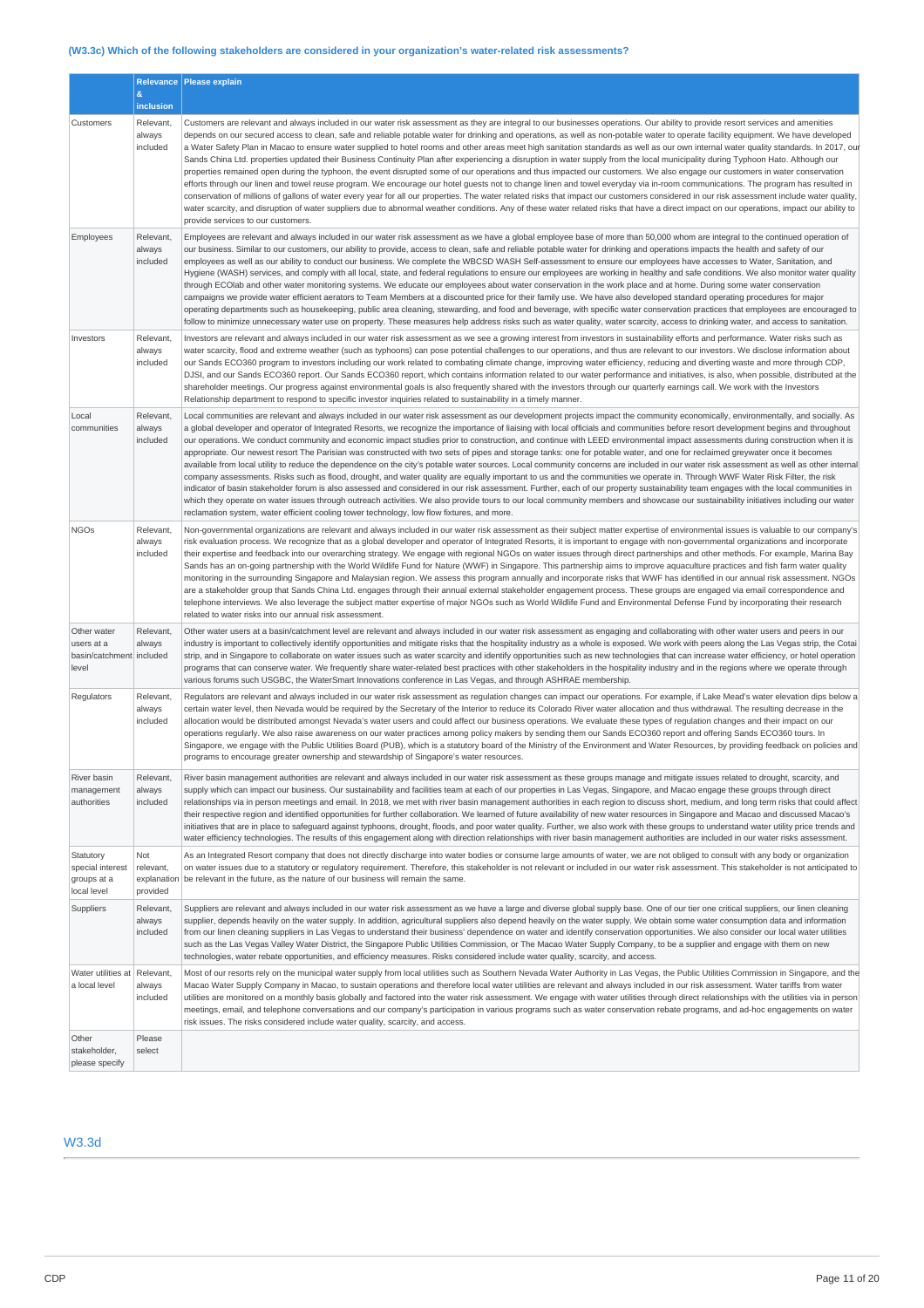(W3.3d) Describe your organization's process for identifying, assessing, and responding to water-related risks within your direct operations and other stages of **your value chain.**

Las Vegas Sands Corp. has an Enterprise Risk Management ("ERM") program that identifies and assesses company risks. The water-related risk assessment is part of the ERM program and is led by the Chief Procurement and Sustainability Officer. After risks are assessed and ranked, mitigation plans are developed and considered during company strategic and budget planning. Elements of risk mitigation strategies are evaluated against whether they address the risk adequately. Management continues to execute mitigation and improvement strategies, and monitors their implementation as well as their effectiveness along with key risk indicators through the audit plan. During our last assessment, we considered the recent COSO/WBCSD framework on ESG integration to ERM.

Our water risk analysis leverages two internationally recognized and industry proven water risk assessment tools: WWF Water Risk Filter and WRI Water Aqueduct. Both tools have global geographic coverage of water risks which are aligned with a risk time scale of between 5 and 10 years. We utilize these tools by inputting the geographic locations of all Las Vegas Sands resorts and analyzing the scores of various risk indicators of each model (WWF considers 40 indicators, while WRI considers 15) for each property. In addition to the overall final basin related risk scores from the two models, we also consider the intensity of water use by calculating water withdrawn per square foot as an indicator of overall water efficiency. Internal property specific water audits and water risk assessments are also used to determine risks related to water. The top risks are then evaluated with likelihood and potential impact to the company and consolidated to be ranked among all other risks the company is facing through the ERM program.

Outcomes from these risk assessment processes are used to develop sustainability action plans for each of our properties globally. For example, future resources are allocated towards implementing mitigation plans or projects that reduce environmental risks, including water and climate risks, depending on the results of the risk assessment. Last year, we dedicated resources towards water capture, reclamation, and efficiency projects.

### W4. Risks and opportunities

## W4.1

(W4.1) Have you identified any inherent water-related risks with the potential to have a substantive financial or strategic impact on your business? No

## W4.1a

**(W4.1a) How does your organization define substantive financial or strategic impact on your business?**

At the company level, we assess water-related risk as part of the Enterprise Risk Management (ERM) program by identifying the risk's likelihood and potential impact. In addition, we also look at the timeframe, management method and cost of management. The scale of the impact severity is defined as "1" for "minor" which is \$0-25 million, "2" for "moderate", which is \$26-100 million, "3" is for "major", which is \$101-250 million and "4" is for "severe", which is \$251-500 million, and "5" is "catastrophic" which is over \$500 million. When identifying or assessing risks for LVS, substantive financial impact is defined as a scale of impact of \$101 million or more in our direct operations. The \$101 million threshold is still less than 1% of the company annual revenue. Substantive change is considered to be the closure or halting of services from one our critical tier one suppliers or a change in revenue of \$101 million or more in our direct operations.

We also evaluate risks through our internal water risk model which leverages two leading industry tools including the WWF Water Risk Filter and WRI Aqueduct tools. To determine whether a property is located in a water stressed area, we average the final risk scores from WWF and WRI, and consider a threshold of greater than 3, which is aligned with industry standards, to be a water stressed region. According to this approach we currently do not withdraw water from any water-stressed regions

Even though water-related risks exist, there are none that currently have the potential to have a substantive financial or strategic impact on business. We update our assessment on a regular basis.

Examples of substantive impacts considered include the disruption to business caused by Typhoon Hato in 2017 and the resulting disruption to the local water supply. The impacts of the typhoon were not considered substantive as all Sands China Ltd. properties remained at least partially open and all impacts were below the \$101 million threshold. This risk was considered detrimental but not substantive. Please see our response to W2.1 in our 2017 response to learn more about our recovery and relief efforts as well as our amendments to the Business Continuity Plan. We have also considered the impact of risks realized by our critical tier on suppliers.

While the risks might not be "substantive" to the entire company, the sustainability team still actively reviews and mitigates climate and water-related risks that are significant to the department.

### W4.2b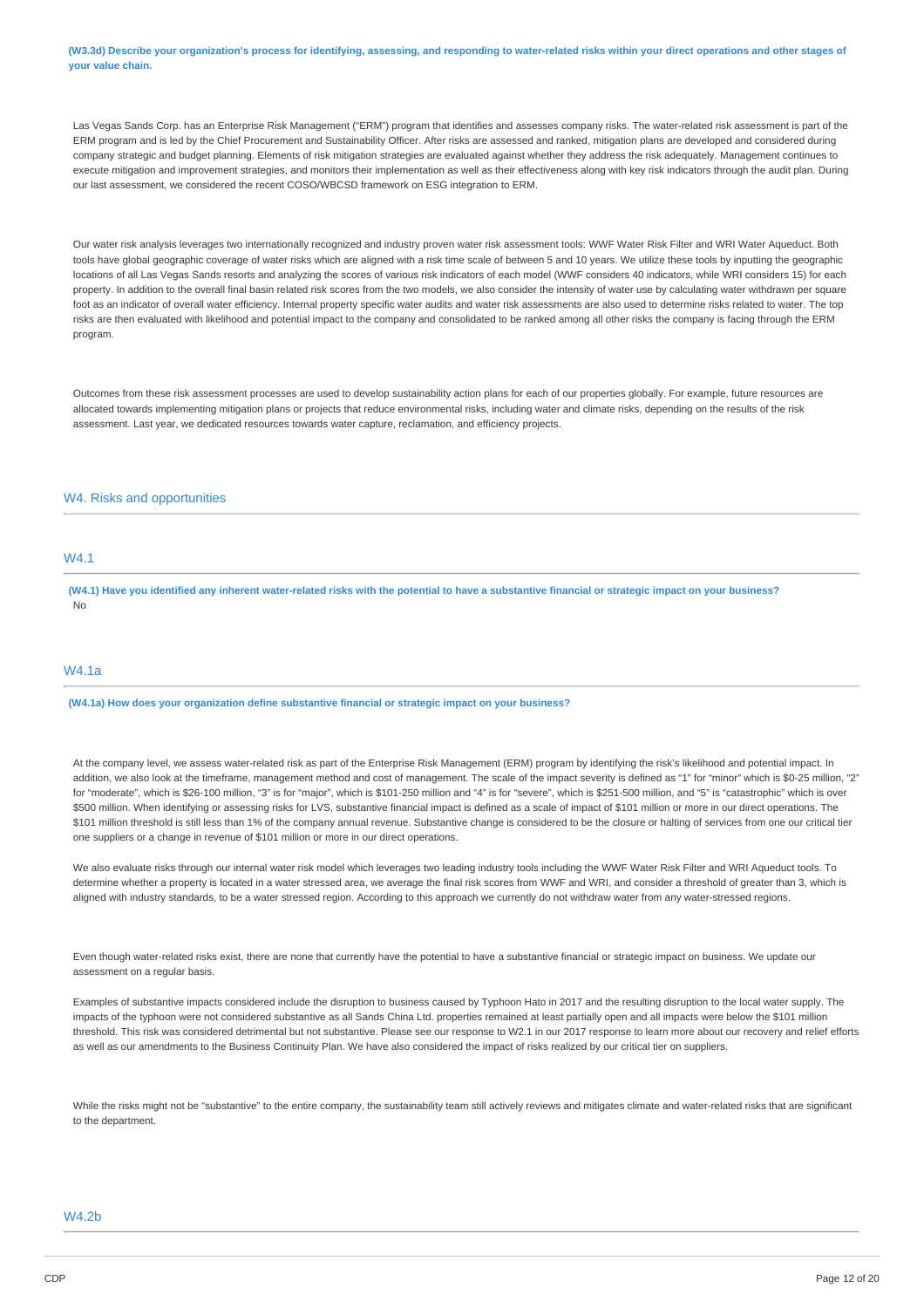#### (W4.2b) Why does your organization not consider itself exposed to water risks in its direct operations with the potential to have a substantive financial or **strategic impact?**

| <b>Primary</b><br>reason        | Please explain                                                                                                                                                                                                                                                                                                                                                                                                                                                                                                                                                                                                                                                                                                                                                                                                                                                                                                                                                                                                                                                                                                                                                                                                                                                                                                                                                                                                                                                                                                                                                                                                                                                                                                                                                                                                                                                                                                                                                                                                                                                                                                                      |
|---------------------------------|-------------------------------------------------------------------------------------------------------------------------------------------------------------------------------------------------------------------------------------------------------------------------------------------------------------------------------------------------------------------------------------------------------------------------------------------------------------------------------------------------------------------------------------------------------------------------------------------------------------------------------------------------------------------------------------------------------------------------------------------------------------------------------------------------------------------------------------------------------------------------------------------------------------------------------------------------------------------------------------------------------------------------------------------------------------------------------------------------------------------------------------------------------------------------------------------------------------------------------------------------------------------------------------------------------------------------------------------------------------------------------------------------------------------------------------------------------------------------------------------------------------------------------------------------------------------------------------------------------------------------------------------------------------------------------------------------------------------------------------------------------------------------------------------------------------------------------------------------------------------------------------------------------------------------------------------------------------------------------------------------------------------------------------------------------------------------------------------------------------------------------------|
| but no<br>impact<br>anticipated | Row Risks exist, We assess environmental related risk as part of the Enterprise Risk Management (ERM) program by identifying the risk's likelihood and potential impact. The scale of impact severity is defined as<br>"1" for "minor" which is \$0-25 million, "2" for "moderate", which is \$26-100 million, "3" is for "major", which is \$101-250 million and "4" for "severe", which is \$251-500 million, and "5" is<br>substantive ratastrophic" which is over \$500 million. When identifying or assessing risks, substantive financial impact is defined as a scale of impact of \$101 million or more. The \$101 million threshold is<br>less than 1% of the company annual revenue. With the help of a third party consultant, the sustainability team identifies and evaluates water-related risks in direct operations by using the tools of<br>WRI Aqueduct and WWF Water Risk Filter along with our internal company risk assessment method. We also evaluate some supply chain water-related risk as part of risk assessment conducted<br>by the procurement team. We categorize risk into physical, regulatory, reputation and market, and technological risk types. The impact of the water-related risks identified do not meet the<br>financial impact threshold. The risks identified including increased energy costs, restricted utility consumption due to severe weather patterns, prolonged excessive heat or haze, pricing volatility<br>and mandatory conservation measures currently fall into the company's "minor" category with a 25%-50% of likelihood. The water-related risks identified will not impact how LVS executes its<br>major business strategy. Therefore, even though the water-related risks exist, there are currently none with the potential to have a substantive financial or strategic impact on business. While the<br>risks are not "substantive" to the entire company, the sustainability team still actively reviews and mitigates water-related risks that are significant to the department. We evaluate risks periodically<br>and complete a risk assessment annually. |

### W4.2c

(W4.2c) Why does your organization not consider itself exposed to water risks in its value chain (beyond direct operations) with the potential to have a **substantive financial or strategic impact?**

| Primary       | <b>Please explain</b>                                                                                                                                                                                                     |
|---------------|---------------------------------------------------------------------------------------------------------------------------------------------------------------------------------------------------------------------------|
| <b>reason</b> |                                                                                                                                                                                                                           |
|               | Row Evaluation Tier one critical suppliers are evaluated on their potential impact to the business and the risk's likelihood. As our linen cleaning suppliers fall into this category, we have evaluated how a disruption |
| l in          | to their business due to various risks would impact our own operations. We are further evaluating the likelihood and potential impact resulting from a lack of access or disruption of supply of quality                  |
| progress      | freshwater. As our annual spend on laundry services is less than \$101 million, this supplier currently falls under the threshold of substantive risk. We are further evaluating and quantifying potential                |
|               | impacts on the business should water risks be realized by our suppliers and expect this evaluation to be complete in the near future.                                                                                     |

## W4.3

(W4.3) Have you identified any water-related opportunities with the potential to have a substantive financial or strategic impact on your business? No

## W4.3b

### **(W4.3b) Why does your organization not consider itself to have water-related opportunities?**

| Primary<br>reason                                                                | <b>Please explain</b>                                                                                                                                                                                                                                                                                                                                                                                                                                                                                                                                                                                                                                                                                                                                                                                                                                                                                                                                                                                                                                                                                                                                                                                                                                                                                                                                                                                                        |
|----------------------------------------------------------------------------------|------------------------------------------------------------------------------------------------------------------------------------------------------------------------------------------------------------------------------------------------------------------------------------------------------------------------------------------------------------------------------------------------------------------------------------------------------------------------------------------------------------------------------------------------------------------------------------------------------------------------------------------------------------------------------------------------------------------------------------------------------------------------------------------------------------------------------------------------------------------------------------------------------------------------------------------------------------------------------------------------------------------------------------------------------------------------------------------------------------------------------------------------------------------------------------------------------------------------------------------------------------------------------------------------------------------------------------------------------------------------------------------------------------------------------|
| exist, but<br>none with<br>potential to<br>have a<br>substantive<br>financial or | Row Opportunities We assess and prioritize water-related opportunities by identifying likelihood, potential impact, and time horizon and then develop strategies and identify costs to realize the opportunity. When<br>identifying or assessing opportunities for LVS, substantive opportunity is defined as a scale of impact of \$101 million or more. The \$101 million threshold is less than 1% of the company annual<br>revenue. The sustainability team identifies and evaluates a list of water-related opportunities in the areas of direct operations and supply chain evaluating opportunities such as resource<br>efficiency, resilience, products and services, and markets on a quarterly basis. We not only look at opportunities within existing operations but also for future development projects where<br>implementation is feasible. The most material opportunity we have currently identified include opportunities for water efficiency. Through our Sands ECO360 Program, we saved 16 million<br>gallons of water and approximately \$876,000 due water efficiency projects in 2017. Although important, these water-related opportunities will not impact how LVS executes its major business<br>strategy as this initiative falls below the \$101 million threshold for substantive opportunity. Therefore, even though opportunities exist, there are none with potential to have a substantive |
| strategic<br>impact on<br>business                                               | financial or strategic impact on business. While the opportunities might not be "substantive" to the company, the sustainability team still actively review and try to realize water-related<br>opportunities that are significant to the department. We evaluate opportunities periodically and complete a formal assessment annually.                                                                                                                                                                                                                                                                                                                                                                                                                                                                                                                                                                                                                                                                                                                                                                                                                                                                                                                                                                                                                                                                                      |

### W6. Governance

# W6.1

**(W6.1) Does your organization have a water policy?** Yes, we have a documented water policy that is publicly available

# W6.1a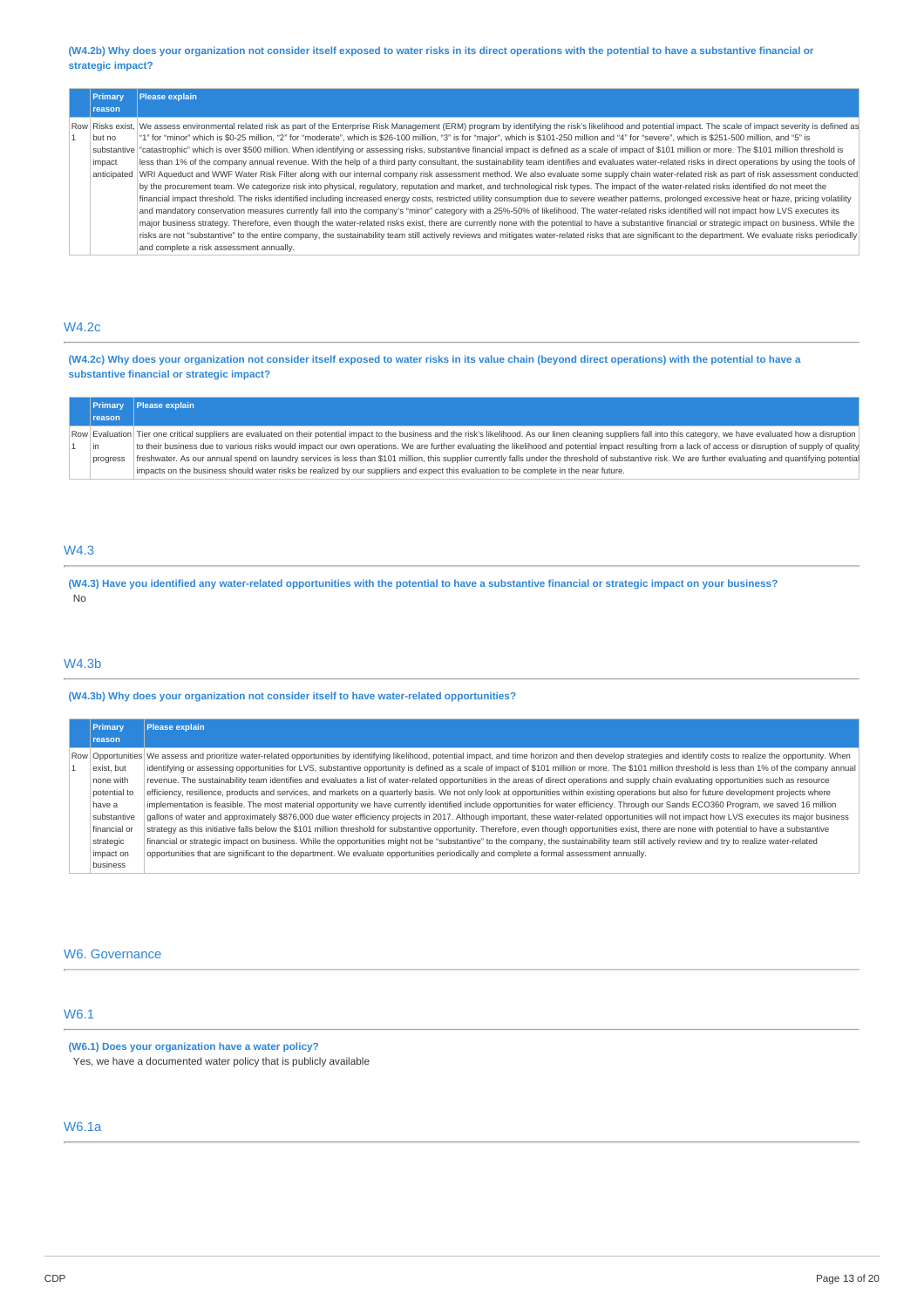## **(W6.1a) Select the options that best describe the scope and content of your water policy.**

|             | <b>Scope</b>        | <b>Content</b>                                                                                                                                                                                                                                                                                                                                                                                                                                                                                                                        | <b>Please explain</b>                                                                                                                                                                                                                                                                                                                                                                                                                                                                                                                                                                                                                                                                                                                                                                                                                                                                                                                                                                                                                                                                                                                                                                                                                                                                                                                                                                                                                                                        |  |  |
|-------------|---------------------|---------------------------------------------------------------------------------------------------------------------------------------------------------------------------------------------------------------------------------------------------------------------------------------------------------------------------------------------------------------------------------------------------------------------------------------------------------------------------------------------------------------------------------------|------------------------------------------------------------------------------------------------------------------------------------------------------------------------------------------------------------------------------------------------------------------------------------------------------------------------------------------------------------------------------------------------------------------------------------------------------------------------------------------------------------------------------------------------------------------------------------------------------------------------------------------------------------------------------------------------------------------------------------------------------------------------------------------------------------------------------------------------------------------------------------------------------------------------------------------------------------------------------------------------------------------------------------------------------------------------------------------------------------------------------------------------------------------------------------------------------------------------------------------------------------------------------------------------------------------------------------------------------------------------------------------------------------------------------------------------------------------------------|--|--|
| $\mathbf 1$ | Row Company<br>wide | Description of<br>business<br>dependency on<br>water<br>Description of<br>business impact<br>on water<br>Description of<br>water-related<br>performance<br>standards for<br>direct operations<br>Description of<br>water-related<br>standards for<br>procurement<br>Reference to<br>international<br>standards and<br>widely-recognized<br>water initiatives<br>Company water<br>targets and goals<br>Commitment to<br>align with public<br>policy initiatives,<br>such as the SDGs<br>Commitments<br>beyond regulatory<br>compliance | Company-wide was selected for the scope of our water policies as these global policies apply to 100% of our resorts and operations. o We have a publically available<br>"Environmental Responsibility Policy" that applies to our global operations and includes our commitment to conservation of natural resources (in particular, energy and water) as<br>the corner stone of our Sands ECO360 program, a description of the business dependency and impact on water, an acknowledgement of providing safe, healthy, and<br>environmentally friendly workplaces, and a recognition of the interdependency of our key environmental themes. o We have an internal "Sustainable Procurement Standard"<br>which specifies sustainability requirements for plumbing fixture water efficiency. o We updated our publically available Sustainable Development Standards for all new<br>development and renovation projects. It has one major section for water, including plumbing, appliance, and landscaping performance; Blackwater/graywater recycling;<br>processed water use; and water system design. o We have set company water performance targets and goals that align with the United Nations' SDG6 Clean Water and<br>Sanitation. We have set a public goal of reducing water globally across our resorts by 3% per square foot by 2020. We develop various Team Member engagement programs<br>to educate our employees about water conservation at work and home. |  |  |
|             |                     | Commitment to<br>water-related                                                                                                                                                                                                                                                                                                                                                                                                                                                                                                        |                                                                                                                                                                                                                                                                                                                                                                                                                                                                                                                                                                                                                                                                                                                                                                                                                                                                                                                                                                                                                                                                                                                                                                                                                                                                                                                                                                                                                                                                              |  |  |
|             |                     | innovation<br>Commitment to<br>stakeholder<br>awareness and<br>education<br>Commitment to<br>water stewardship<br>and/or collective<br>action                                                                                                                                                                                                                                                                                                                                                                                         |                                                                                                                                                                                                                                                                                                                                                                                                                                                                                                                                                                                                                                                                                                                                                                                                                                                                                                                                                                                                                                                                                                                                                                                                                                                                                                                                                                                                                                                                              |  |  |
|             |                     | Acknowledgement<br>of the human right<br>to water and<br>sanitation<br>Recognition of<br>environmental<br>linkages, for<br>example, due to<br>climate change                                                                                                                                                                                                                                                                                                                                                                          |                                                                                                                                                                                                                                                                                                                                                                                                                                                                                                                                                                                                                                                                                                                                                                                                                                                                                                                                                                                                                                                                                                                                                                                                                                                                                                                                                                                                                                                                              |  |  |

# W6.2

**(W6.2) Is there board level oversight of water-related issues within your organization?** Yes

# W6.2a

(W6.2a) Identify the position(s) (do not include any names) of the individual(s) on the board with responsibility for water-related issues.

| <b>Position</b> | <b>Please explain</b>                                                                                                                                                                                           |  |  |  |
|-----------------|-----------------------------------------------------------------------------------------------------------------------------------------------------------------------------------------------------------------|--|--|--|
| l of            |                                                                                                                                                                                                                 |  |  |  |
| individual      |                                                                                                                                                                                                                 |  |  |  |
| Chief           | LVS' Executive Vice President and Chief Financial Officer (CFO), who is also a board member, is the senior executive with direct oversight of Sands ECO360 Global Sustainability program with                   |  |  |  |
| Financial       | responsibility of environmental issues including water-related issues. He reviews the strategic direction and progress of global sustainability efforts with the Chief Procurement and Sustainability Officer,  |  |  |  |
| <b>Officer</b>  | and reports to the Board of Directors as needed. The CFO is positioned with the strongest ability to act on water-related issues which can pose both financial risk (e.g water tariffs, increasing water costs, |  |  |  |
| (CFO)           | extreme weather events) and opportunities (e.g. water efficiency, water diversification). The CFO is also best positioned to ensure our sustainability program and projects are executed properly by,           |  |  |  |
|                 | overseeing strategic direction, major project execution, and progress against goals and targets. In addition, the CFO's background in engineering is incredibly valuable to our sustainability efforts given    |  |  |  |
|                 | the nature of our initiatives.                                                                                                                                                                                  |  |  |  |

# W6.2b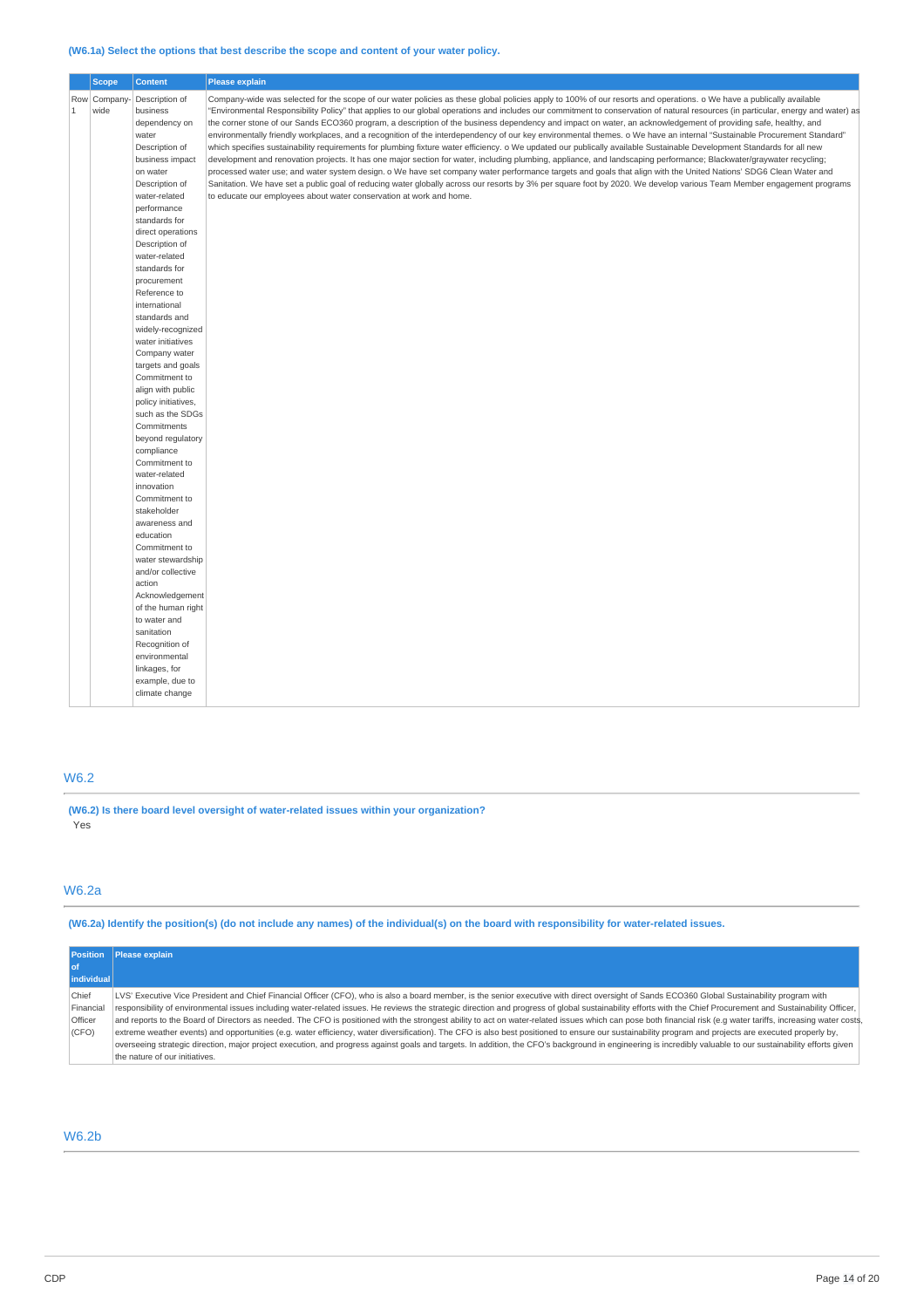#### **(W6.2b) Provide further details on the board's oversight of water-related issues.**

|                     | related<br>a<br>agenda<br>item | <b>Frequency Governance</b><br>that water- mechanisms<br>into which<br>issues are   water-related<br>issues are<br>scheduled integrated                                                                                                                                                                                                                                                                                                                                                                                                                                                                   | <b>Please explain</b>                                                                                                                                                                                                                                                                                                                                                                                                                                                                                                                                                                                                                                                                                                                                                                                                                                                                                                                                                                                                                                                                                                                                                                                                                                                                                                                                                                                                                                         |
|---------------------|--------------------------------|-----------------------------------------------------------------------------------------------------------------------------------------------------------------------------------------------------------------------------------------------------------------------------------------------------------------------------------------------------------------------------------------------------------------------------------------------------------------------------------------------------------------------------------------------------------------------------------------------------------|---------------------------------------------------------------------------------------------------------------------------------------------------------------------------------------------------------------------------------------------------------------------------------------------------------------------------------------------------------------------------------------------------------------------------------------------------------------------------------------------------------------------------------------------------------------------------------------------------------------------------------------------------------------------------------------------------------------------------------------------------------------------------------------------------------------------------------------------------------------------------------------------------------------------------------------------------------------------------------------------------------------------------------------------------------------------------------------------------------------------------------------------------------------------------------------------------------------------------------------------------------------------------------------------------------------------------------------------------------------------------------------------------------------------------------------------------------------|
| Row<br>$\mathbf{1}$ | Scheduled<br>some<br>meetings  | Monitoring<br>implementation<br>and<br>performance<br>Overseeing<br>acquisitions<br>and divestiture<br>Overseeing<br>major capital<br>expenditures<br>Providing<br>employee<br>incentives<br>Reviewing and<br>guiding annual<br>budgets<br>Reviewing and<br>guiding<br>business plans<br>Reviewing and<br>guiding major<br>plans of action<br>Reviewing and<br>quiding risk<br>management<br>policies<br>Reviewing and<br>guiding<br>strategy<br>Reviewing and<br>quiding<br>corporate<br>responsibility<br>strategy<br>Reviewing<br>innovation/R&D<br>priorities<br>Setting<br>performance<br>objectives | The Board of Directors discuss water-related issues as needed including overseeing major capital expenditures and reviewing and guiding business plans or major plans or<br>action. For example, the board reviews any new development projects, which are a primary source of capital expenditure and part of the company's major business strategy.<br>Further, the board reviews and quides annual budgets including sustainability related expenditures. Typically, our company does not engage in acquisitions and divestiture<br>strategies. However, if we were to engage in these activities, these responsibilities would fall with the board. The CFO, who is also a board member, directly oversees all<br>sustainability efforts, including monitoring implementation and performance, overseeing strategic direction and major project execution, and reviewing progress against water<br>goals and targets for addressing water-related issues. The CFO also reviews employee incentives such as bonuses related to company executives' ability to meet environmental<br>performance targets. Additionally, our internal Sustainable Development Standards are a major component of overall business strategy and integrated into business plans, major<br>plans of action, and capital expenditures. These standards provide guidance on how to integrate water conservation, reuse, and reduction practices into new development<br>projects. |

### W6.3

(W6.3) Provide the highest management-level position(s) or committee(s) with responsibility for water-related issues (do not include the names of individuals).

**Name of the position(s) and/or committee(s)** Chief Procurement Officer (CPO)

#### **Responsibility**

Both assessing and managing water-related risks and opportunities

**Frequency of reporting to the board on water-related issues** Quarterly

#### **Please explain**

The Chief Procurement and Sustainability Officer (CPSO) reports directly to the Chief Financial Officer and oversees the Global Sustainability Department. The responsibilities of the CPSO include leading the Enterprise Risk Management process related to environmental issues including water, reviewing and guiding sustainability strategy, environmental related risk (including water risks) management policies, approving environmental targets, and managing the execution of the Sands ECO360 program globally. Water related responsibilities lie with the CPSO as he holds dual responsibilities of both sustainability and procurement within the company. The CPSO's monitoring process for water-related issues include assessing the sustainability team's progress towards environmental goals including water, energy, and waste on a weekly basis. The CPSO meets with the CFO at least quarterly to review the Sands ECO360 program's strategic direction, progress, and substantive risks or opportunities.

### W6.5

(W6.5) Do you engage in activities that could either directly or indirectly influence public policy on water through any of the following?

Yes, direct engagement with policy makers Yes, trade associations

Yes, other

## W6.5a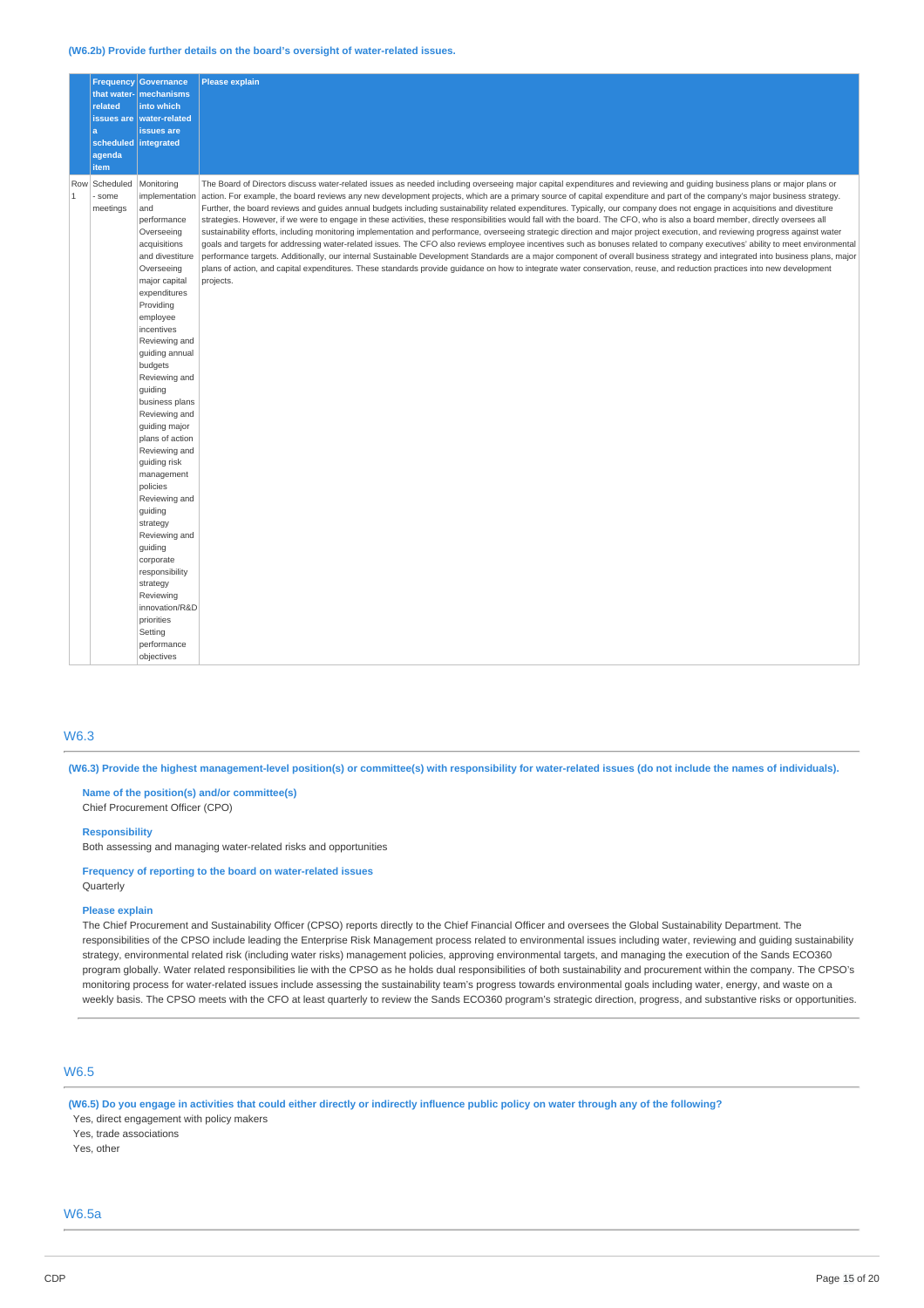#### (W6.5a) What processes do you have in place to ensure that all of your direct and indirect activities seeking to influence policy are consistent with your water **policy/water commitments?**

As part of the Sands ECO360 strategy, we continuously monitor corporate activities, including external stakeholder engagements, affiliations, memberships, and other activity types to ensure that such activities align with the overall corporate sustainability strategy especially related to climate change and water. Every year, we evaluate our involvement and position in policy making, associations, research organizations and other main stakeholders. We also evaluate the direction and capability of such organizations every year. Further, our government affairs department flags any upcoming legislation that could have an impact on our water or energy utilities. We allocate the financial and personnel resources required for these involvements globally and align our activities with our overall water strategy. Overall, we are committed to environmental responsibility by promoting sustainable development and reducing the impact of our operations on the natural environment. Concurrently, we also strive to enhance the resort experience of our quests as well as the quality of life in the communities in which we live and operate. If there is inconsistency between the water policies of the trade organizations we are involved in and our own company water commitments, then we assess the severity of the inconsistency with the trade organization and discuss our response internally on case by case basis.

# W6.6

(W6.6) Did your organization include information about its response to water-related risks in its most recent mainstream financial report? Yes (you may attach the report - this is optional) LVS-2018.12.31-10K-FINAL.PDF

*See page 27*

### W7. Business strategy

### W7.1

#### (W7.1) Are water-related issues integrated into any aspects of your long-term strategic business plan, and if so how?

|                                                                               | Are water-<br>related<br><b>issues</b><br>integrated? horizon | Long-<br>term<br>time<br>(years) | <b>Please explain</b>                                                                                                                                                                                                                                                                                                                                                                                                                                                                                                                                                                                                                                                                                                                                                                                                                                                                                                                                                                                                                                                                                                                                                                                                                                                                                                                                                                                                                                                                                                                                                            |
|-------------------------------------------------------------------------------|---------------------------------------------------------------|----------------------------------|----------------------------------------------------------------------------------------------------------------------------------------------------------------------------------------------------------------------------------------------------------------------------------------------------------------------------------------------------------------------------------------------------------------------------------------------------------------------------------------------------------------------------------------------------------------------------------------------------------------------------------------------------------------------------------------------------------------------------------------------------------------------------------------------------------------------------------------------------------------------------------------------------------------------------------------------------------------------------------------------------------------------------------------------------------------------------------------------------------------------------------------------------------------------------------------------------------------------------------------------------------------------------------------------------------------------------------------------------------------------------------------------------------------------------------------------------------------------------------------------------------------------------------------------------------------------------------|
| Long-<br>term<br>business<br>objectives integrated                            | Yes, water-<br>related<br>issues are                          | 11-15                            | In 2016 we revised our Sands ECO360 strategy and aligned it with the Sustainable Development Goals. We outlined SDG6 Clean Water and Sanitation and the associated target<br>of 'substantially increasing water-use efficiency across all sectors' as a strategic priority for our business. We have set a public goal of reducing water globally across all of our<br>resorts by 3% per square foot by 2020. We also set qualitative 2030 water goals such as stabilizing water consumption, establishing a leak detection and management system,<br>improving our sub metering infrastructure, automating irrigation sensors, attaining 100% adoption of our Sustainable Development Standards and piloting water reclamation<br>technology. These goals and targets translate into property specific ECOtracker water goals and efficiency targets every year. These efforts help mitigate physical risks such as<br>drought and scarcity by reducing our dependence on freshwater through diversification and efficiency projects. We consider long-term time horizon to be between 11-15 years for<br>both water and climate relate issues and align this time frame with our overarching business strategy. As a publically traded company, we must balance our short term business<br>objectives with long-term time horizon of water and climate related risks. Our ECOtracker projects are implemented on an annual basis and developed off 5 year incremental<br>cycles. Our long-term 2030 vision drives the water and climate projects selected for implementation.  |
| Strategy<br>for<br>achieving issues are<br>long-term integrated<br>objectives | Yes, water-<br>related                                        | 11-15                            | Our Sands ECO360 global sustainability strategy integrates water efficiency and conservation goals throughout our four pillars: (1) Green Buildings; (2) Environmentally<br>Responsible Operations; (3) Green Meetings and Events; (4) Stakeholder Engagement. We have set short and long-term strategies with both quantitative and qualitative goals<br>that translate into annual ECOtracker property efficiency projects. These strategies and goals were influenced by water-related risks and opportunities we identified, such as<br>regulatory change; global water supply; corporate reputation; and changing consumer behaviors. By building and managing environmentally certified buildings, we are able to<br>diversify our water supply, reduce our consumption, and capitalize on water-related opportunities. Our targets and goals help mitigate physical risks such as risk of drought and<br>water scarcity by reducing our dependence on freshwater through diversification and efficiency projects. We consider long-term time horizon to be between 11-15 years for both<br>water and climate relate issues and align this time frame with our overarching business objectives and strategy. As a publically traded company, we must balance our short term<br>business objectives with long-term time horizon of water and climate related risks. Our ECOtracker projects are implemented on an annual basis and developed off 5 year<br>incremental cycles. Our long-term 2030 vision drives the water and climate projects selected for implementation. |
| Financial<br>planning                                                         | Yes, water-<br>related<br>issues are<br>integrated            | 11-15                            | Water-related issues such as water efficiency and conservation, physical risks (i.e. drought and water scarcity), and dependence on freshwater are integrated into the financial<br>planning process of our Sands ECO360 sustainability strategy. We have a dedicated budget for water efficiency and conservation projects to ensure that properties have access<br>to financial resources to carry out projects. Property sustainability teams estimate gallons of water saved and ROI's for each project and submit these proposals to the Global<br>Sustainability Department. The Global Sustainability Department assesses estimated water performance against water goals and incorporates these goals into water budgets.<br>Water budgets are approved annually and distributed to each property. Our targets and goals help mitigate physical risks such as risk of drought and water scarcity by reducing<br>our dependence on freshwater through diversification and efficiency projects. These issues are considered along two time horizons. Project based financial planning such as water<br>reclamation or efficiency consider a time horizon of up to 10 years to allow properties to allocate resources around the availability of financial capital. For resort development<br>financial planning, we consider a time horizon of 15 years or longer. This type of planning considers water use and consumption for the full life expectancy of our buildings and<br>integrates standards around water efficiency into design and construction.               |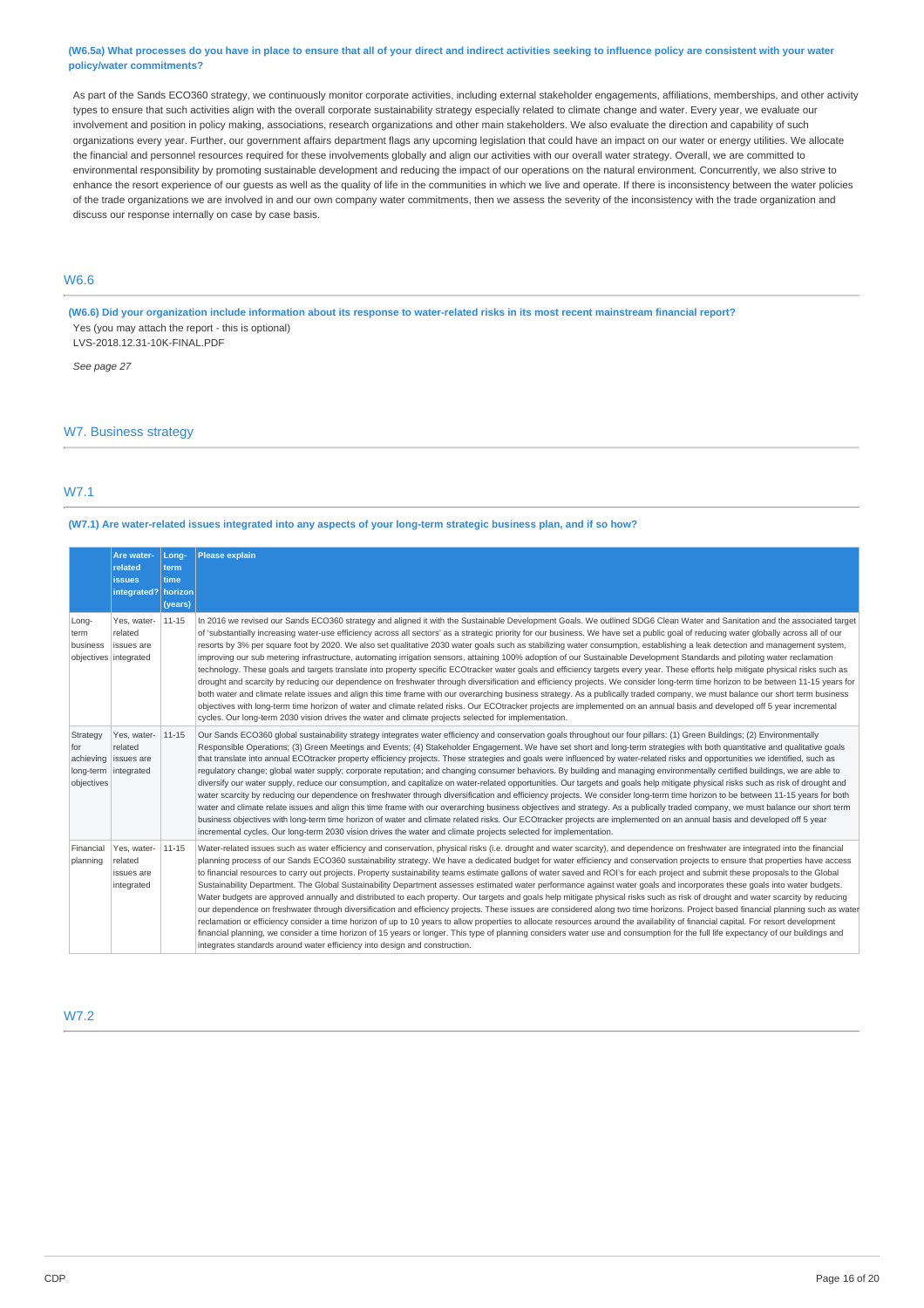(W7.2) What is the trend in your organization's water-related capital expenditure (CAPEX) and operating expenditure (OPEX) for the reporting year, and the **anticipated trend for the next reporting year?**

#### **Row 1**

**Water-related CAPEX (+/- % change)**

-32

**Anticipated forward trend for CAPEX (+/- % change)**

10

**Water-related OPEX (+/- % change)**

 $\overline{3}$ 

**Anticipated forward trend for OPEX (+/- % change)** 8

#### **Please explain**

We track CAPEX according to the investment required to implement ECOtracker water efficiency projects such as upgrades to our nano-filtration system, modifying our water features, and upgrading appliances such as kitchen dishwashers. We track OPEX according to annual spend on water utilities. From 2017 to 2018, we decreased CAPEX by approximately 32% due to changes in the size and scale of the water projects implemented as well as the ongoing sale of Sands Bethlehem, which has reduced our oversight of water projects at that property. We anticipate an increase of CAPEX by 10% in 2019 based on current 2019 water project investments. This figure may change as more or less water projects are implemented. From 2017 to 2018, we saw a 3% increase in water OPEX due increases in consumption and water tariffs, as well as general year over year variance. We anticipate OPEX to increase from between 1% to 10% in 2019 due to increasing visitation and as new resort spaces become operational.

### W7.3

### **(W7.3) Does your organization use climate-related scenario analysis to inform its business strategy?**

| Use of<br>climate- | <b>Comment</b>                                                                                                                                                                                          |
|--------------------|---------------------------------------------------------------------------------------------------------------------------------------------------------------------------------------------------------|
| related            |                                                                                                                                                                                                         |
| scenario           |                                                                                                                                                                                                         |
| analysis           |                                                                                                                                                                                                         |
| Row No. but        | The biggest challenge for us to use climate-related scenario analysis is that we are not able to conduct an analysis that can provide actionable, business-specific, insights without the help of niche |
| we                 | subject matter experts and consultants that have strong experience in climate scenario analysis, hospitality and gaming, and translating climate analysis into tangible business action. From a         |
| anticipate         | resource stand point, the necessity to consult with external entities that may or may not provide applicable business specific insights, creates a financial barrier. In the next two years, we are     |
| doing so           | planning to talk to experienced subject matter experts and consultants to learn more about climate-related scenario analysis and their applicability to our business. If we believe the methodology is  |
| within the         | mature and valuable and applicable to our sector, we will engage a consultant to help us conduct a climate-related scenario assessment and integrate the results into our strategy.                     |
| next two           |                                                                                                                                                                                                         |
| years              |                                                                                                                                                                                                         |

# W7.4

### **(W7.4) Does your company use an internal price on water?**

#### **Row 1**

#### **Does your company use an internal price on water?**

No, but we are currently exploring water valuation practices

### **Please explain**

In order to make the business case for water conservation and efficiency projects we see a growing need to explore water valuation practices and integrate these in our Sands ECO360 strategy. We plan to explore an internal price on water in the near future.

### W8. Targets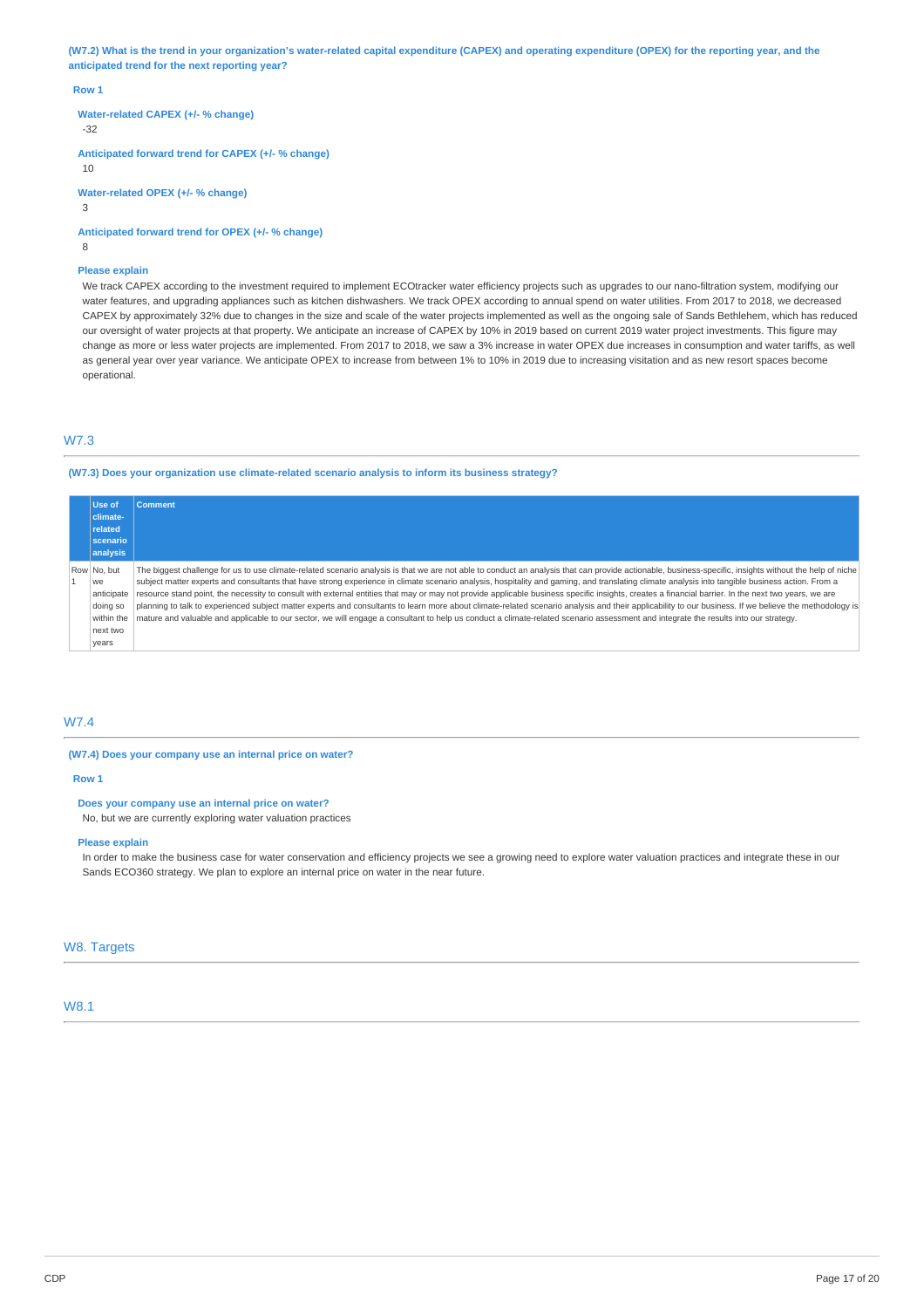### **(W8.1) Describe your approach to setting and monitoring water-related targets and/or goals.**

| <b>Levels for</b><br>targets<br>and/or goals   corporate                                                                                                                                                                   | lat<br>level                                                                     | Monitoring Approach to setting and monitoring targets and/or goals                                                                                                                                                                                                                                                                                                                                                                                                                                                                                                                                                                                                                                                                                                                                                                                                                                                                                                                                                                                                                                                                                                                                                                                                                                                                                                                                        |
|----------------------------------------------------------------------------------------------------------------------------------------------------------------------------------------------------------------------------|----------------------------------------------------------------------------------|-----------------------------------------------------------------------------------------------------------------------------------------------------------------------------------------------------------------------------------------------------------------------------------------------------------------------------------------------------------------------------------------------------------------------------------------------------------------------------------------------------------------------------------------------------------------------------------------------------------------------------------------------------------------------------------------------------------------------------------------------------------------------------------------------------------------------------------------------------------------------------------------------------------------------------------------------------------------------------------------------------------------------------------------------------------------------------------------------------------------------------------------------------------------------------------------------------------------------------------------------------------------------------------------------------------------------------------------------------------------------------------------------------------|
| Row Company-<br>wide targets<br>and goals<br><b>Business</b><br>level specific<br>targets and/or<br>qoals<br>Brand/product at the<br>specific<br>targets and/or level<br>goals<br>Country level<br>targets and/or<br>qoals | monitored<br>at the<br>corporate<br>level<br>Goals are<br>monitored<br>corporate | Targets are  In 2016 we set 2020 performance targets that align with the United Nations Sustainable Development Goals. We outlined SDG6 Clean Water and Sanitation and the associated<br>target of 'substantially increasing water-use efficiency across all sectors' as a strategic priority for our business. We have set a public goal of reducing water globally across all of<br>our resorts by 3% per square foot by 2020. We track and monitor our progress towards this goal on a weekly basis with our property sustainability teams and assess new<br>technologies and efficiencies measures that will help us meet this goal as part of our overarching sustainability strategy. We develop annual internal facility specific water targets<br>for each property depending on square footage and ability to implement water conservation and efficiency projects on an annual basis. We also set qualitative 2030 water goals<br>such as stabilizing water consumption, establishing a leak detection and management system, improving our sub metering infrastructure, automating irrigation sensors, attaining<br>100% adoption of our Sustainable Development Standards and piloting water reclamation technology. All qualitative and quantitate goals pertain to our products which is hotel<br>room nights and the use of casino space, meeting space, retail space and other amenities. |

# W8.1a

(W8.1a) Provide details of your water targets that are monitored at the corporate level, and the progress made.

# **Target reference number**

Target 1

## **Category of target**

Water use efficiency

**Level** Company-wide

**Primary motivation** Commitment to the UN Sustainable Development Goals

### **Description of target**

Our global 3% reduction in water use per square foot from the 2015 baseline target is aligned with the SDG6 target to increase water-use efficiency across all sectors and thus helping to achieve water security.

### **Quantitative metric**

Other, please specify (% reduction per square foot)

## **Baseline year**

2015

**Start year** 2016

#### **Target year** 2020

**% achieved**

100

#### **Please explain**

On a per square footage basis we have already met our 3% water reduction goal. We continue to reduce our water consumption on a per square foot basis and also maintain additional internal water goals for each property in order to continue reducing our water consumption. In 2018 we achieved a decrease in gallons consumed per square foot by 3.3% compared to our 2015 baseline.

# W8.1b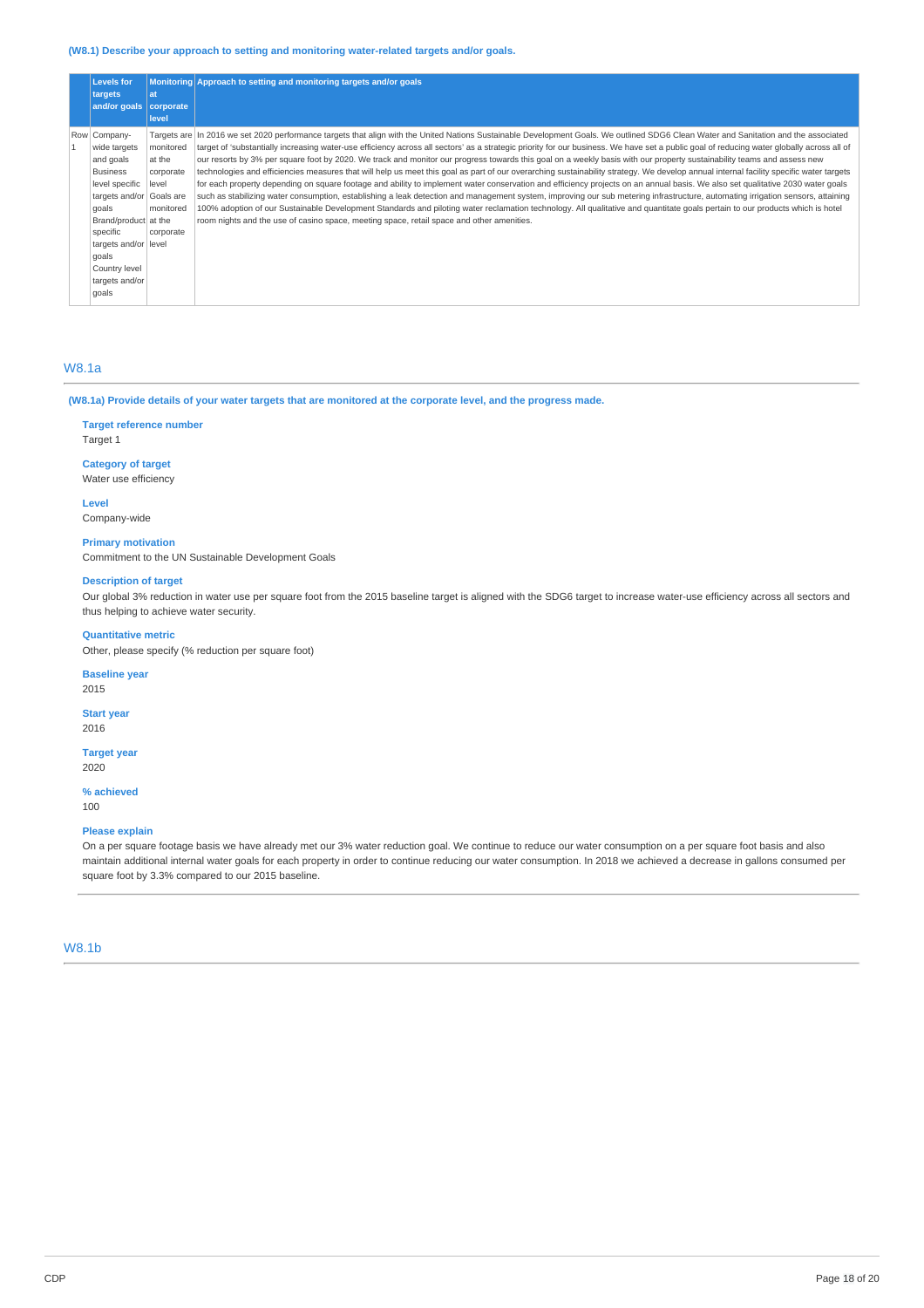#### (W8.1b) Provide details of your water goal(s) that are monitored at the corporate level and the progress made.

#### **Goal**

Reduce environmental impact of product in use phase

#### **Level**

Company-wide

# **Motivation**

Commitment to the UN Sustainable Development Goals

#### **Description of goal**

As a luxury hospitality and gaming company, our product is hotel room nights and the use of casino, meeting and retail space and other amenities. We have set companywide goals to reduce the environmental impact of our product by identifying 5 year incremental goals including stabilizing water consumption, establishing leak prevention, detection and management systems, improving our sub meter infrastructure, automating irrigation sensors, and piloting water reclamation technology. We also updated our Sustainable Development Standards which specify water standards for new development and renovation projects including performance metrics for plumbing, fixtures appliances, and landscaping; blackwater/graywater recycling recommendations; processed water use; and water system design. We are aiming for 100% internal adoption of these standards. Our company-wide goals to reduce our environmental impact and commitment to SDG6 ultimately will help advance us towards achieving water security. Further, our commitment reflects our understanding that to safeguard access to water we must do our part to reduce and conserve and we recognize that our operations in desert and coastal areas present a strong need for our company to protect water quality and conserve water. Water is vitally important to our direct operations, and we must manage and conserve this resource to our best ability. These goals are companywide and pertain to all of our Integrated Resorts globally.

**Baseline year**

2015

**Start year** 2016

#### **End year**

2030

#### **Progress**

To date, we have rolled our new Sustainable Development Standards and have on-boarded the necessary internal stakeholders to act on water performance recommendations. We are currently formalizing a systematic leak prevention, detection, and management program, and have already made improvements at individual properties. We continue to consider onsite greywater recycling for use in our cooling towers and other non-potable uses. We also currently procure reclaimed water and capture condensate water for irrigation. Our sub-metering infrastructure continues to advance. Currently we have sub-meters that allow us to understand our major sources of water consumption including cooling tower use, groundwater and nano-filtration withdrawal, and rainwater capture. Pairing 100% of our sub-metering infrastructure with an advanced online data platform will help us track our water consumption and improve operations. We set internal goals to assess our progress and use indicators such as adoption of SDS, water treatment, reclamation, and efficiency technologies at each property as measures of success. Our threshold for success is qualitative in nature as we strive for global robust leak management and detection systems; implementation of our SDS standards across all new renovation, remodel, and development projects; and implementation of efficiency projects that help us meet and exceed our external target of reducing water use per square foot by 3% by 2020.

#### W9. Linkages and trade-offs

# W9.1

(W9.1) Has your organization identified any linkages or tradeoffs between water and other environmental issues in its direct operations and/or other parts of its **value chain?** Yes

#### W9.1a

**(W9.1a) Describe the linkages or tradeoffs and the related management policy or action.**

**Linkage or tradeoff** Tradeoff

# **Type of linkage/tradeoff**

Increased energy use

### **Description of linkage/tradeoff**

The water-energy nexus is particularly relevant to our business operations as it is directly linked to our facility operations. In order to maintain the highest water quality standards, we sterilize water by heating it to temperatures that exceed compliance requirements. Specifically, in our Marina Bay Sands and Sands China Ltd. properties, we heat the water 4 degrees Celsius above the compliance requirement of 60 degrees Celsius. This process has had a positive impact on water quality, however it uses more energy. An increase in energy use has been observed through tracking of utility of data after implementation of these procedures. There was no change in the reporting year.

#### **Policy or action**

To manage the additional energy use required to sterilize water we offset the energy use through energy efficiency projects, which is consistent with the business strategy to reduce climate-related impacts. These actions occur throughout our properties to reduce environmental impacts related to energy and water. As this initiative to heat water above compliance requirements was put in place in 2017, but remains on-going there was no observed change in the reporting year.